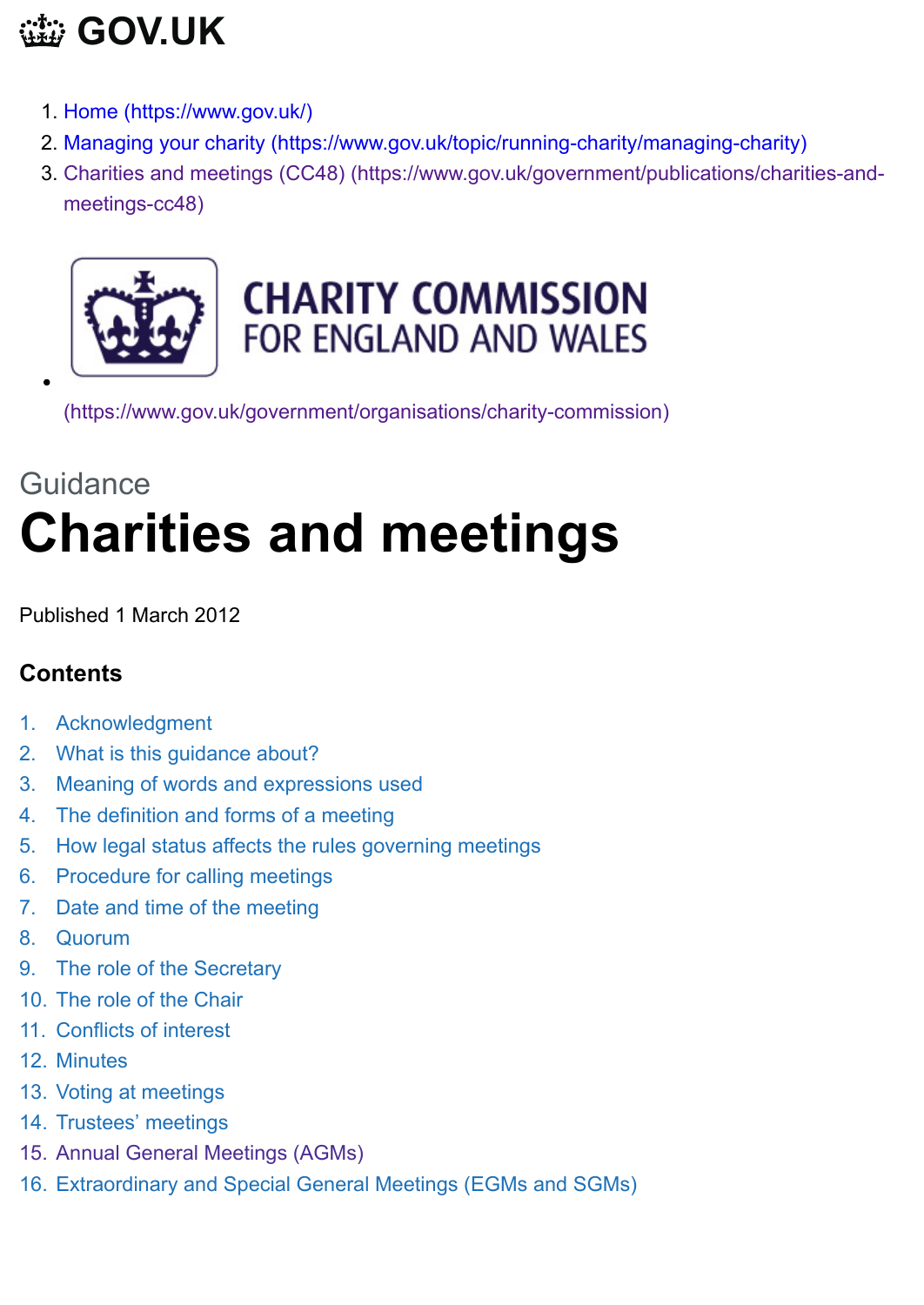

© Crown copyright 2012

This publication is licensed under the terms of the Open Government Licence v3.0 except where otherwise stated. To view this licence, visit nationalarchives.gov.uk/doc/open-government[licence/version/3 or write to the Information Policy Team, The National Archives, Kew, Lon](https://www.nationalarchives.gov.uk/doc/open-government-licence/version/3)don TW9 4DU, or email: [psi@nationalarchives.gov.uk](mailto:psi@nationalarchives.gov.uk).

Where we have identified any third party copyright information you will need to obtain permission from the copyright holders concerned.

This publication is available at https://www.gov.uk/government/publications/charities-and-meetingscc48/charities-and-meetings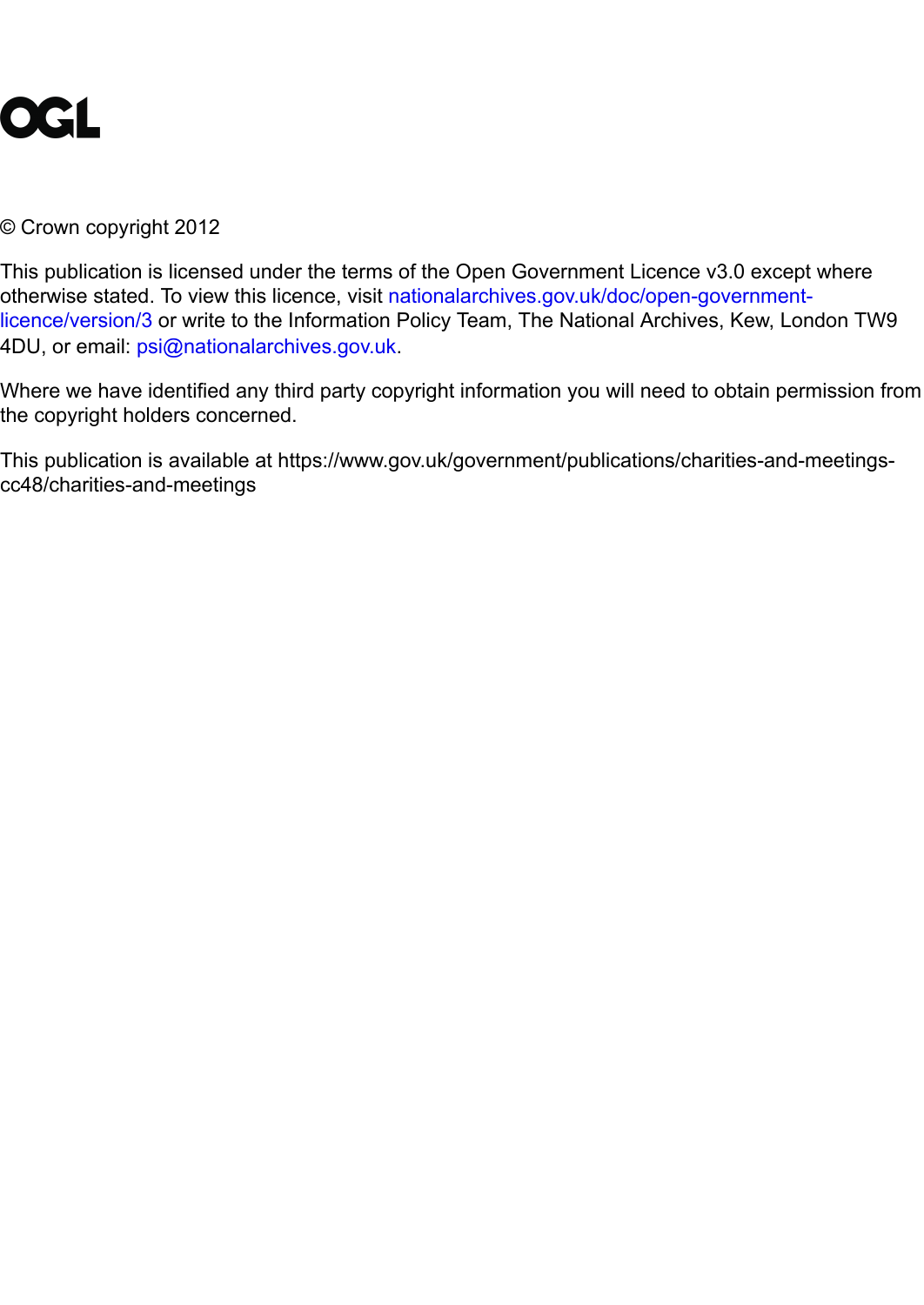## **1. Acknowledgment**

This guidance was produced jointly by the Institute of Chartered Secretaries and Administrators (ICSA) and the Charity Commission.

## **2. What is this guidance about?**

This guidance contains details on the law and good practice of charity meetings. It will be particularly useful to the Chair and Secretary of the charity, but all trustees are advised to read it to ensure they know what is expected of them and what information should be provided at meetings of the charity.

There is no general rule of law which says that the business of charities has to be conducted at meetings. The governing document of a charity may authorise the trustees to conduct the business of the charity by telephone, fax or internet facilities or by the circulation of papers. The requirements for charitable companies to have meetings of their members, and to transact certain items of business at meetings of their members, can now be dispensed with in certain circumstances. However, the governing documents of many charities do require meetings to be held and will often state the number and types of meetings that must be held.

Where business is transacted at meetings, it is essential for the good governance of charities that the meetings should be effective. Meetings provide an environment for informed decision making, clarification of responsibilities and monitoring the implementation of decisions.

The courts have accepted that a valid meeting normally consists of at least two people who can both see and hear each other. This means that telephone conference facilities generally cannot be used to transact business where the governing document or the law requires a meeting. However, there may be circumstances (eg where one or more of the trustees has a disability) where special arrangements may be able to be made.

The way in which meetings should be called, and conducted, is often set out in the charity's governing [document, or in the rules or practices of the charity trustees, members or subscribers. The Charities](http://www.legislation.gov.uk/ukpga/2011/25/contents) Act 2011 (http://www.legislation.gov.uk/ukpga/2011/25/contents) also supplements constitutional provisions relating to charity meetings, while the Companies Act 2006 regulates meetings procedures in charitable companies. Commission advice on good practice is merely for guidance and cannot take precedence over what is actually stated in the charity's governing document which must always be followed as far as possible. If the governing document contains provisions that are unworkable it is possible for these to be changed. Trustees are advised to contact the commission for further guidance.

This guidance is divided into two parts:

- [Part I: Meetings Generally.](#page-5-0) This gives guidance on the law and best practice in the planning, running and recording of meetings and the role played by the Chair and Secretary.
- [Part II: Types of Meeting.](#page-13-0) This gives guidance on the different types of meeting a charity can have.

## **3. Meaning of words and expressions used**

In this guidance:

The '2011 Act' means the Charities Act 2011.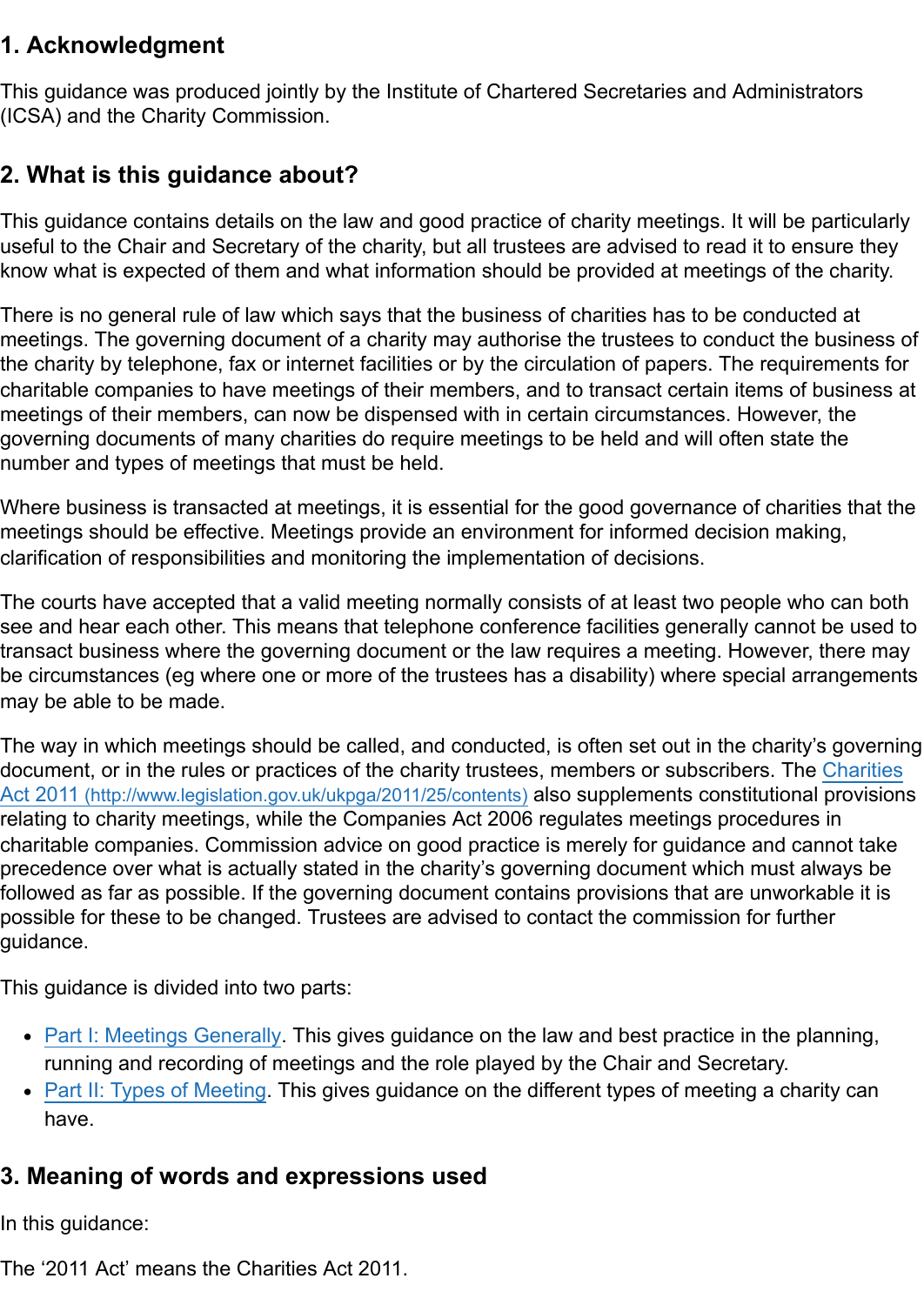An 'AGM' is an Annual General Meeting, open to all members.

'Chair' means the trustee or other person who leads the charity's meetings through the business items on the agenda of the meeting. A governing document often gives the Chair a casting vote in the event of an equality of votes.

'Charitable company' means a company formed and registered under the Companies Act 2006 or one to which the provisions of that Act apply, and which is established for charitable purposes.

'Charity trustees' are the people having the general control and management of the administration of a charity, regardless of what they are called. For instance, in the case of an unincorporated association the executive or management committee are its charity trustees, and in the case of a charitable company it is the directors who are the charity trustees.

'The Companies Act' means the Companies Act 2006.

An 'EGM' is an Extraordinary General Meeting (occasionally referred to as a Special General Meeting (SGM) by unincorporated charities) and is any general meeting of members other than an AGM.

'Governing document' means any document that sets out the charity's purposes and, usually, how it is to be administered. It may be a trust deed, a constitution, articles of association, rules, conveyance, will, Royal Charter, scheme of the commission or, in relation to an appeal, the published terms of the appeal inviting donations.

A 'member' is a person, whether an individual, association, corporate body or other charity, who has agreed to belong to the charity. The governing document will set out the rights and duties of members and needs to be consulted on this point. Membership can usually only be proved by entry of the appropriate details in the register of members held by the charity. Where a charity has institutional membership, an individual will be appointed to exercise the rights of membership on behalf of the institution, in accordance with the instructions of its governing body.

A 'quorum' is the minimum number of people entitled to attend and vote who must be present at a meeting to make valid decisions at that meeting. A quorum can be a fixed number or a percentage of those entitled to attend and vote. The number of people required to form a quorum is usually stated in the governing document.

'Secretary' means the company or charity Secretary or, if no such position exists, the person who calls, administers and minutes meetings.

'Must' or 'need to' are used to refer to actions that trustees, or their agents or employees, have to take by law.

Where the commission use terms such as the trustees 'should' or it 'suggests', 'recommends' or 'advises' it is referring to actions which the trustees, their agents or employees could take and which it considers to be good practice, but which are not legal requirements.

## **4. The definition and forms of a meeting**

The courts have decided that a valid meeting normally consists of people who can both see and hear each other (Byng v London Life Association (1989) 1 All ER 560). This definition will apply where a charity's governing document gives no other definition of a meeting.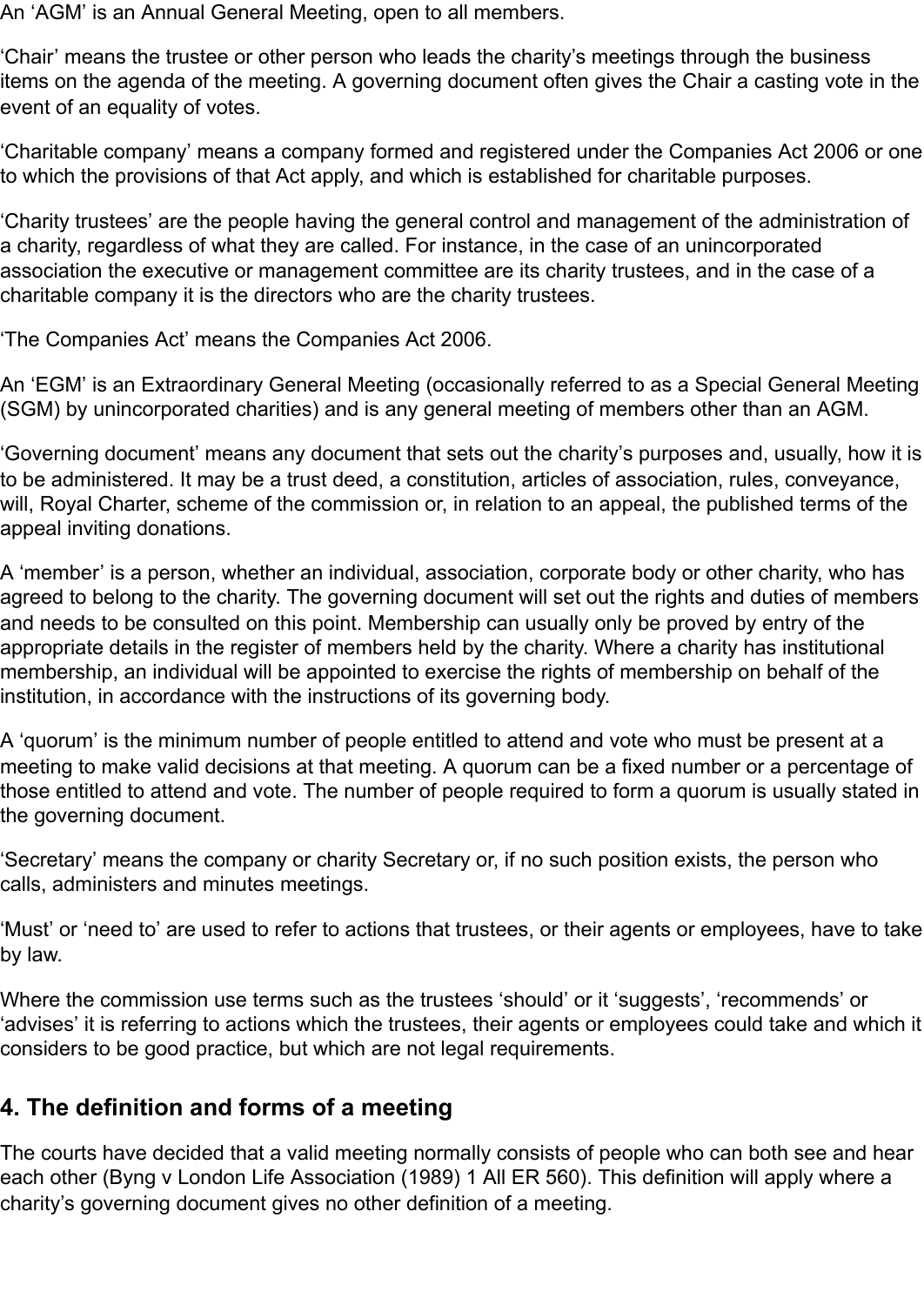If a person has a disability which makes it difficult or impossible for them to take full part in the discussions and decisions at a meeting (as defined above) they can ask the organisers to make special arrangements so they can participate. If the charity's governing document doesn't set out arrangements for meetings which meets the needs of persons with disabilities, it may be necessary to amend the governing document. This will enable those participating in the decision-making process to do so in a way in which they can properly discharge their legal duties, and thus to enable broader participation.

Charity trustees may choose to conduct some trustee meetings by electronic means, unless the governing document specifically prohibits it, and provided that the means used allows them to both see and hear each other, for example, by using video conferencing or internet video facilities. Such meetings can be useful if an emergency decision needs to be made, if trustees live a long way from any central point or if electronic communication makes it easier for charity trustees with disabilities to participate. The charity's governing document may, if the trustees wish, specify the number (or a minimum number) of physical meetings to take place in a year, and the circumstances in which they may be called. The commission recommend that at least one physical meeting of all the charity trustees take place each year.

In contrast, as telephone conferencing only permits the participant to hear but not see each other it does not constitute a 'meeting' within the meaning of the decision in the Byng case. However, it is still possible for meetings to be arranged in the form of a telephone conference if, and only if, there is a specific provision in the charity's governing document. If there is no power in the governing document to hold meetings by telephone the trustees can alter the governing document to adopt such a power. This alteration can be made if there is a suitable power of amendment in the charity's governing document. Or, if there is no suitable power of amendment, the trustees can rely on the power given by s.21 of the Companies Act 2006, in the case of a charitable company, or s.280 of the Charities Act 2011, in the case of an unincorporated charity, to make the alteration.

In the absence of a specific power to conduct business by telephone conferencing, such a method may only be used for preliminary discussions, etc, relating to business which has to be transacted at a meeting. Any decisions taken in the course of a telephone conference where the business concerned has to be transacted at a meeting in the strict sense could become the subject of a potentially successful legal challenge.

It follows that a mixture of both physical presence and telephone conferencing will be acceptable in its entirety only if there is a specific power in the governing document defining a meeting as including telephone conferencing where necessary or desirable. If there is no such provision, then the meeting (in the strict legal sense) will only consist of those trustees physically present at the meeting which has been summoned in accordance with the provisions of the governing document. Those included by telephone conferencing may of course contribute to any discussion, but they would not be able to validly vote on any proposal. However, as long as the trustees physically present form a quorum they will be able to validly discharge the business of the charity, so long as all of the trustees have had the opportunity to attend the meeting.

The trustees may decide to alter their charity's governing document to reflect specific requirements for the holding of meetings. Where this is the case, the commission suggest that they should include a provision on the following lines, adapted as necessary:

"In this [constitution] the expression 'meeting' includes, except where inconsistent with any legal obligation:

• a physical meeting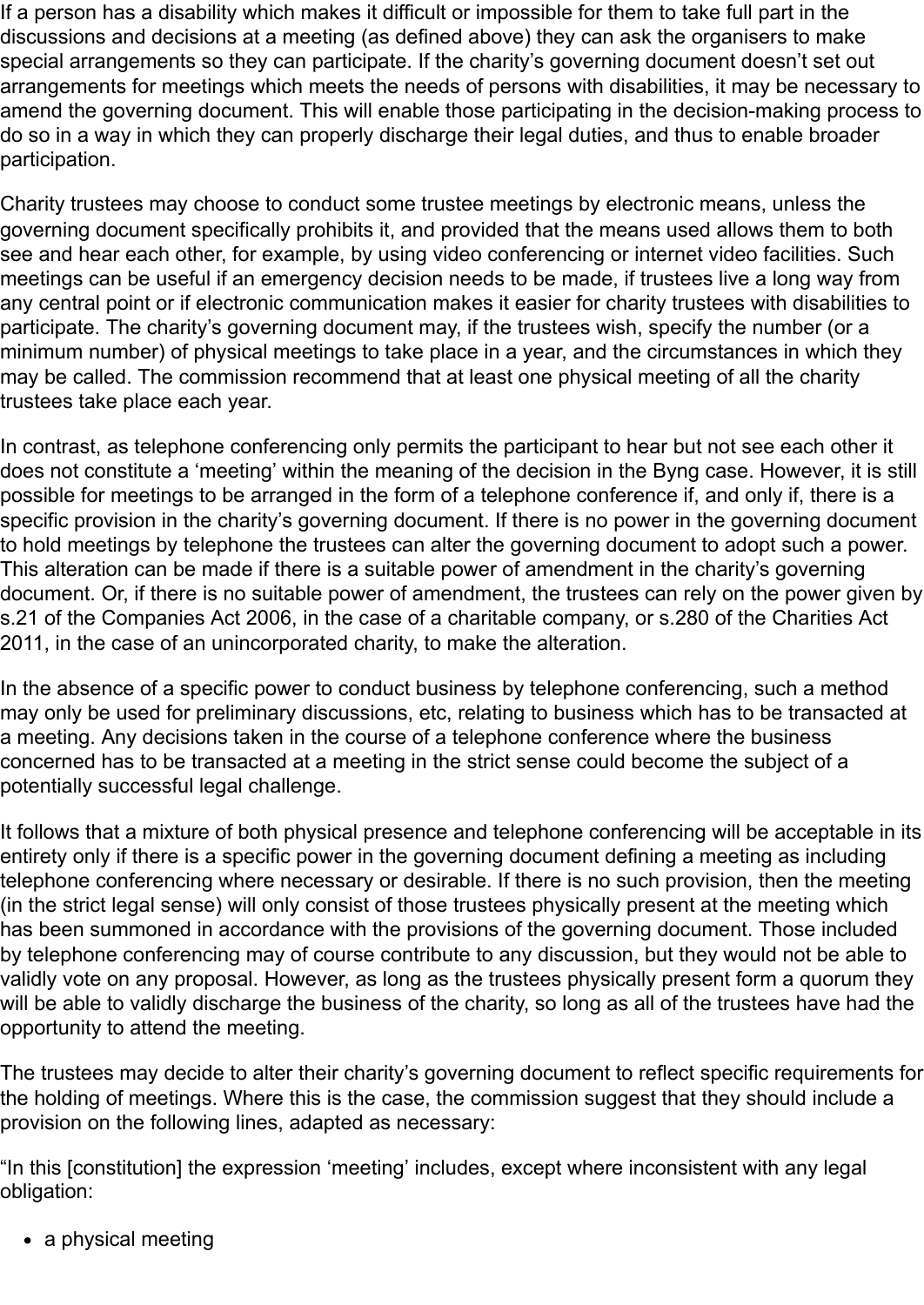- [a video conference, an internet video facility or similar electronic method allowing simultaneous visual and audio participation], and
- [telephone conferencing]"

## **5. How legal status affects the rules governing meetings**

A charity can be an incorporated body or an unincorporated body such as a trust or association. The way a charity is set up will affect the requirements it has for meetings. The table below lists some of the types of charity and governing documents likely to contain the procedure for calling and managing meetings. People forming new charities, or managing existing ones, should think about the most costeffective way of transacting the charity's business. In the past, meetings of the charity trustees, members or subscribers have usually been considered best practice, and in many circumstances will continue to be so. But, particularly in the light of recent technological advances, other methods of transacting a charity's business, or parts of it, may be more cost-effective than meetings.

## **5.1 Table 1**

| Legal status of<br>charity    | Usual types of governing<br>document                       | Other documents that may cover the<br>running of meetings |
|-------------------------------|------------------------------------------------------------|-----------------------------------------------------------|
| Unincorporated<br>association | Constitution/rules                                         | Bye-laws/standing orders/ funding<br>agreement            |
| <b>Charitable trust</b>       | Trust deed/declaration of trust/deed<br>of settlement/will | Standing orders or rules                                  |

Incorporated bodies:

| (1) Company not having a share capital                     | Articles of association             | Companies Act 2006 rules or<br>bye-laws |
|------------------------------------------------------------|-------------------------------------|-----------------------------------------|
| (2) Royal charter body                                     | Charter                             | Rules or bye-laws                       |
| (3) Corporation established by Act of<br><b>Parliament</b> | The Act establishing the<br>charity | rules or bye-laws                       |
| (4) Industrial and provident societies                     | <b>Rules</b>                        | Standing orders                         |

<span id="page-5-0"></span>Many charities will have a power in their governing document to make rules and regulations for the conduct of meetings. Where this power exists the commission recommend that charity trustees establish appropriate procedures for meetings, taking into account the different types of meeting required by the charity and the needs of those entitled to participate. The following guidance will help you achieve this.

Part I: Meetings generally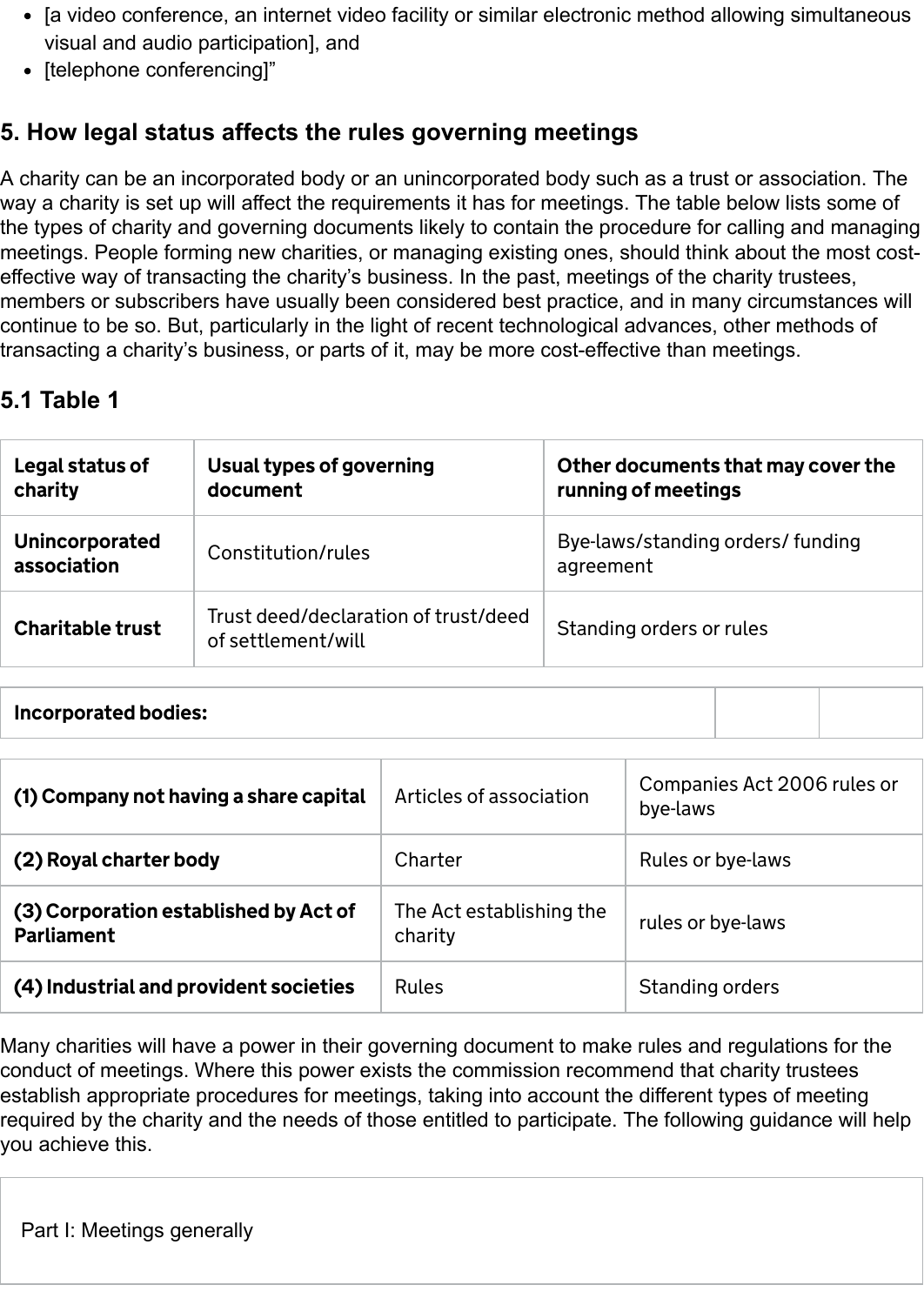There are a number of common factors in the running of any type of meeting (for example, the role of the Chair, planning the meeting and determining a quorum) which are dealt with in the following guidance. Advice on the conduct of individual types of meeting (such as an AGM) can be found in [Part II](#page-13-0) of this quidance.

## **6. Procedure for calling meetings**

The commission recommend that all meetings are called using a notice and an agenda. It is important for the Secretary to be familiar with and understand the rules and regulations that apply to the type of meeting being called and in particular any limits on the power of the meeting to deal with a matter. Charity trustees must make sure that their decisions are properly reached and actions carried out. If a decision is called into question at a later date, any mistake made in calling or running the meeting concerned, may result in the meeting being declared null and void, invalidating any decisions reached by it. This can cause difficulties for the charity, particularly if decisions on expenditure were reached at that meeting.

## **7. Date and time of the meeting**

The governing document should be consulted to check if there are any specified time limits within which meetings must be held.

Once any requirements have been identified, the date and time of the meeting will need to be chosen. There are a number of factors which may affect when a meeting is held, for example:

- $\bullet$  the type of meeting
- the availability of charity trustees, key staff and/or members (you may need to avoid school holidays or local events)
- the date on which accounts that are to be approved or laid before a meeting will be available, and
- the availability of the desired venue

### **8. Quorum**

The charity's governing document will normally specify the quorum applicable to each type of meeting, but if it does not, then the quorum may be established by the practice of the charity. In these cases the commission advise charity trustees to record this in the rules or regulations they have established for the conduct of meetings. If the articles of association of a charitable company do not prescribe a quorum for general meetings of the company, the quorum is two members personally present at the meeting. It would advise the charity to think carefully about the number of people needed for a quorum. If the quorum is too high, any absences may make it difficult to have a valid meeting. If it is too low, a minority may be able to impose its views unreasonably.

The commission recommend that the quorum for a trustees' meeting is a minimum of one-third of the total number of charity trustees plus one, eg 10 charity trustees will have a quorum of four. For general meetings it advises that careful thought is given to the quorum specified in the governing document. It needs to be appropriate to the size of the organisation and the number of members. For example, a charity with a membership of 20,000, and a quorum requirement of 20% of members entitled to attend and vote (ie 4,000 people), might find itself in difficulties.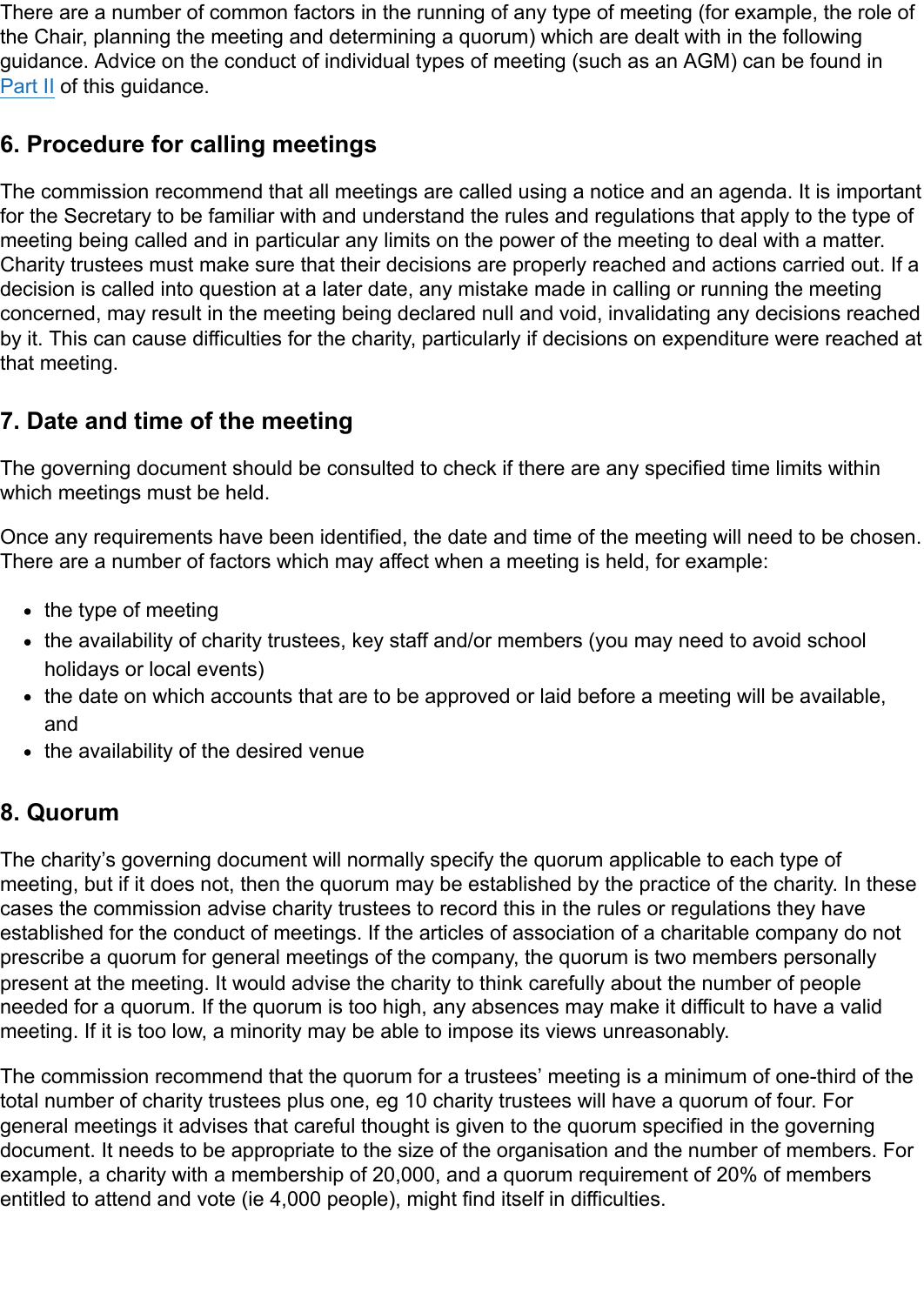If a meeting does not have a quorum, it cannot make any decisions. The governing document may say whether the quorum must be maintained throughout the meeting for the effective transaction of business, or whether it is sufficient that a quorum be present at the start of the meeting. If it does not, the charity trustees will need to establish the position through the making of a suitable rule. The commission recommend that the quorum is maintained throughout the meeting so as to ensure that each item of business is considered by an adequately representative group of people.

If a quorum cannot be achieved regularly, or that specified in the governing document is unworkable, the charity trustees should contact the commission for advice.

## **9. The role of the Secretary**

## **9.1 Establishing a timetable**

It is advisable to set up a timetable for organising the meeting. Working back from the date the meeting is to be held, the Secretary may need to identify:

- the date notices have to be sent out
- the date documents to be circulated with the notice have to be received
- the date and time of any pre or related meeting, for instance prior to laying the report and accounts before an AGM the charity trustees will need to meet and approve them, and
- where the election of officers is to take place, the date by which nominations have to be received

## **9.2 Venue**

The venue needs to be chosen with care. Wherever practicable, it needs to be accessible by all those entitled to attend and consideration must be given to the facilities that will be required. A checklist of issues to consider is set out in [Appendix 2.](#page-19-0) Not all of the items listed in that appendix will be relevant to every type of meeting. The commission recommends that the checklist is referred to on a regular basis to make sure that the proposed venue continues to meet the needs of the charity.

## **9.3 Agenda**

Every meeting will benefit from a formal agenda which lists the items of business to be discussed at that particular meeting. Prior to calling the meeting the Secretary would normally discuss the proposed agenda with the Chair and any appropriate senior members of staff. It is useful to consider whether the matters being placed before the meeting are appropriate for that meeting. The Secretary is advised to check the governing document to see what issues must be covered for each type of meeting. For example, the approval of its financial statements, the re-election of officers, and the appointment or re-appointment of auditors may, in the case of a non-company charity, have to be conducted at an AGM. (Although a charitable company does not have to hold an AGM it may do so if it wishes.)

The order of proceedings needs to be planned, adequate time allowed for each item and the Chair made aware of the need to keep to the timetable in order to ensure that all matters are covered within the allotted time. It may be useful to indicate on the agenda how much time is expected to be allowed for each item. It is also useful to state clearly when the meeting will finish.

It is helpful to indicate whether an item of business is for discussion or whether a decision needs to be taken.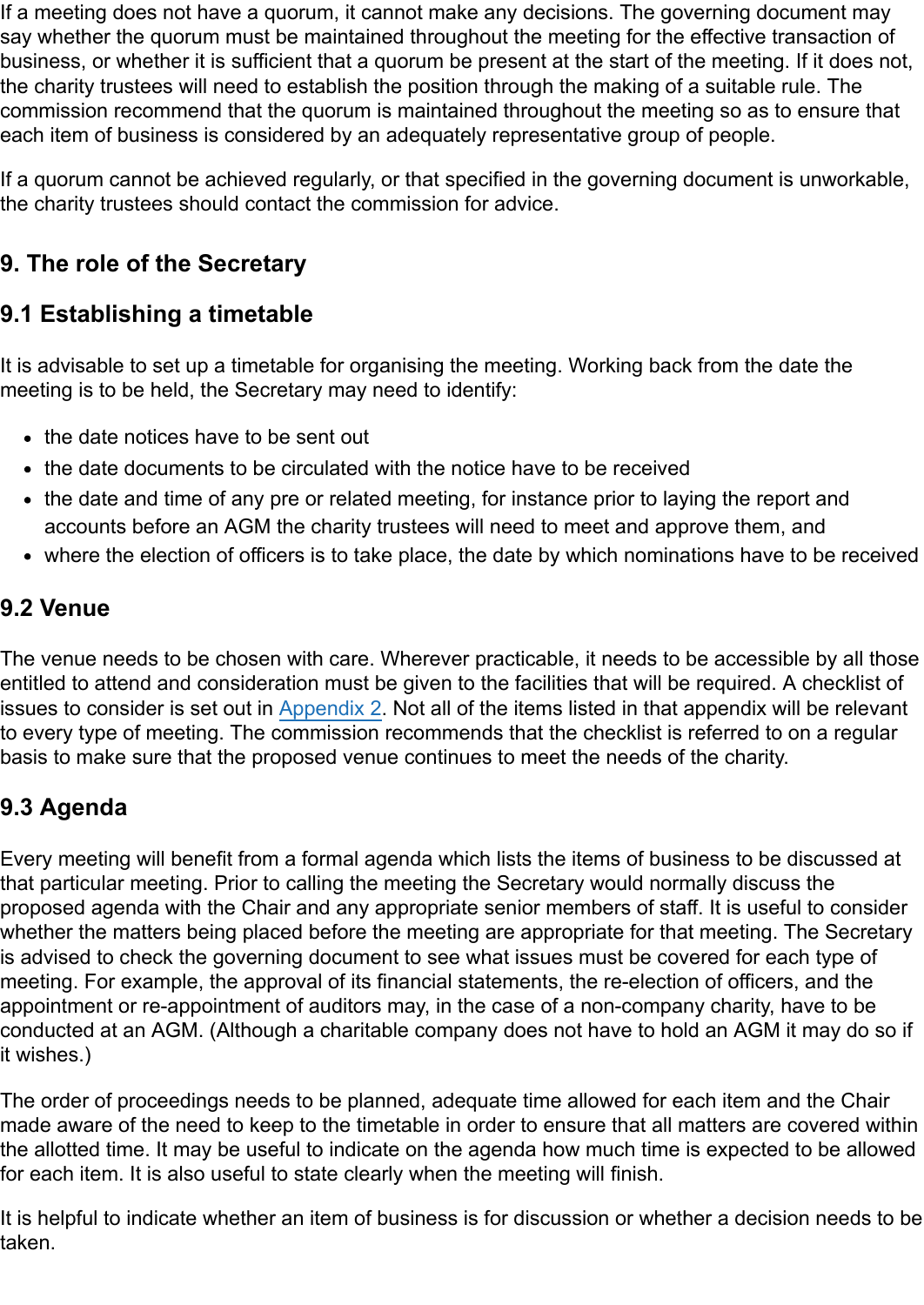#### **9.4 Documentation**

The Secretary is advised to check that all relevant papers and/or other supporting material are made available to the charity trustees and/or members in good time. The papers placed before the meeting should:

- comply with any applicable rules or regulations of the charity on the presentation of papers, and
- be received by the Secretary and distributed in good time

It is recommended that all supporting documentation is clearly marked to show:

- the nature and date of the meeting
- the agenda item to which it relates, and
- page numbers on lengthy documents

It may also be useful to give each document an identifying number.

## **9.5 Notice**

The governing document of a charity may (subject to any statutory requirements) provide one or more ways of 'giving notice' for different types of meetings. If it does not, the charity trustees may by rules or their practice have established procedures for the giving of notice. But they may, in any case, rely on the powers in s. 332(1) of the 2011 Act. This allows for the notice of any meeting to be posted (or delivered by hand) to the address given to the charity by the charity trustees or members. Notices sent by post are considered to have been delivered when the letter containing them would have been delivered in the ordinary course of post. Notices etc can also be faxed or e-mailed if a fax number or email address has been supplied by a trustee or member, provided the recipient has indicated a willingness to receive notices by one or other of these methods. The day when notice is received or expected to be received (for example, in the ordinary course of post) is the date of service.

Section 332(4) of the 2011 Act removes the need to send notice of meetings to charity trustees or members etc whose address is outside the UK. However, the commission recommend that the notice is sent to all members.

It is important to note that where a period of notice refers to clear days, this excludes, as a minimum, the day of service and the day of the meeting itself. The period between the sending of the notice and the day of service needs to be calculated in accordance with the guidance above. Because the method of calculating the period of notice can appear complex, the commission recommend that trustees state clearly what their practice is. It may be helpful to include this information in the notice itself.

## **9.6 Preparing the venue for the meeting**

When planning the meeting the Secretary will need to consider how to set out the room and what equipment is needed for the meeting. For example, at a trustees' meeting each person will need space on a table for papers and it may be useful to record decisions on a flip-chart. At an AGM there may need to be a table on which copies of papers, accounts and publications for the members are set out. Other specific equipment such as a projector may be needed if there is also to be a slideshow or talk.

## **9.7 On the day of the meeting**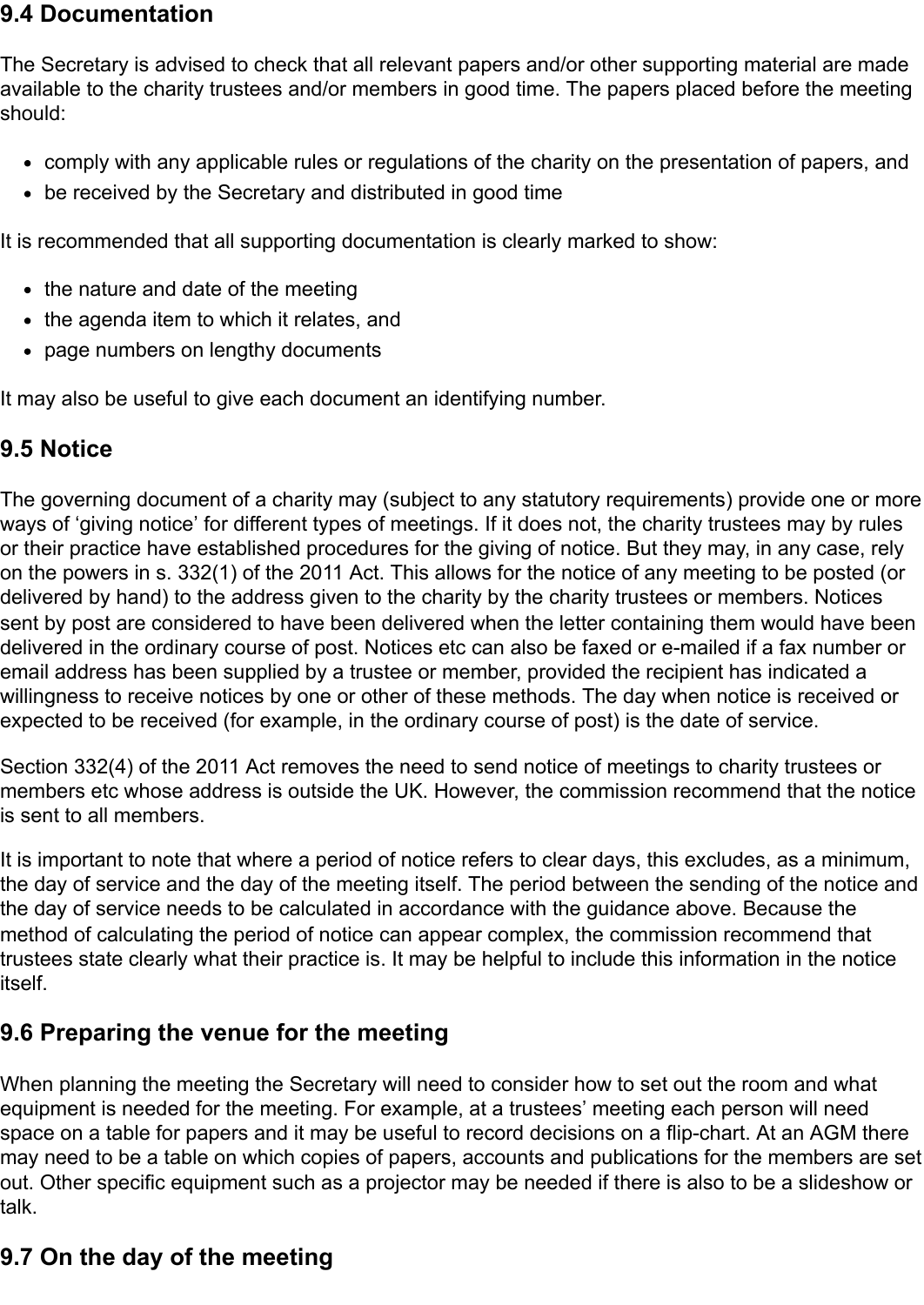The Secretary will need to make sure that:

- there are spare copies of all documents needed for the meeting
- arrangements for any vote or poll which may be needed are in place
- the meeting is properly convened
- there is a quorum (and if required, that it is present throughout the meeting);
- apologies for absence are noted, and
- all decisions made at the meeting are minuted (if the result of a discussion is unclear, clarify decisions with the Chair during the meeting to ensure the minutes are accurate)

If it appears that a matter has been overlooked, the Secretary should draw this to the attention of the Chair.

It should be remembered that decisions reached at a trustee or members' meeting are collective decisions and the decision is binding upon all charity trustees and members. It is for this reason that all charity trustees/members are encouraged to participate in all debates.

## **10. The role of the Chair**

The Chair usually checks that the Secretary has sent out the notice, an agenda and supporting papers in good time and in accordance with any agreed timetable.

## **10.1 During the meeting**

The Chair needs to see that the items on the agenda are covered within the timescale set for the meeting. The minutes of the previous meeting is usually the first item on the agenda. The Chair signs the minutes after checking with those present that the minutes are a true and accurate record. The Chair should offer all those attending and voting at the meeting an equal opportunity to speak on each item and encourage them to participate fully in the meeting. At trustees' meetings in particular, all charity trustees need to be active in the meeting and take part fully in the decision-making process.

## **10.2 Potential problems**

The Chair is strongly advised not to allow any one person to dominate the meeting. It may be harder to prevent a dominant group of people from controlling the organisation's business. Possible solutions include:

- ensuring participation by all charity trustees (or a wider proportion of members)
- enforcing any procedural rules
- ensuring that charity trustees acknowledge the role of the Chair in exercising control over the meeting
- increasing the quorum of the meeting using the procedures in the governing document so that a wider group of charity trustees or members has to attend meetings for business transacted to be valid

If the meeting needs to come to a decision, the Chair should make sure that all charity trustees (and members in a general meeting) understand what the decision means to the charity, eg agreeing to a grant of money or establishing an investment policy. If the governing document does not give details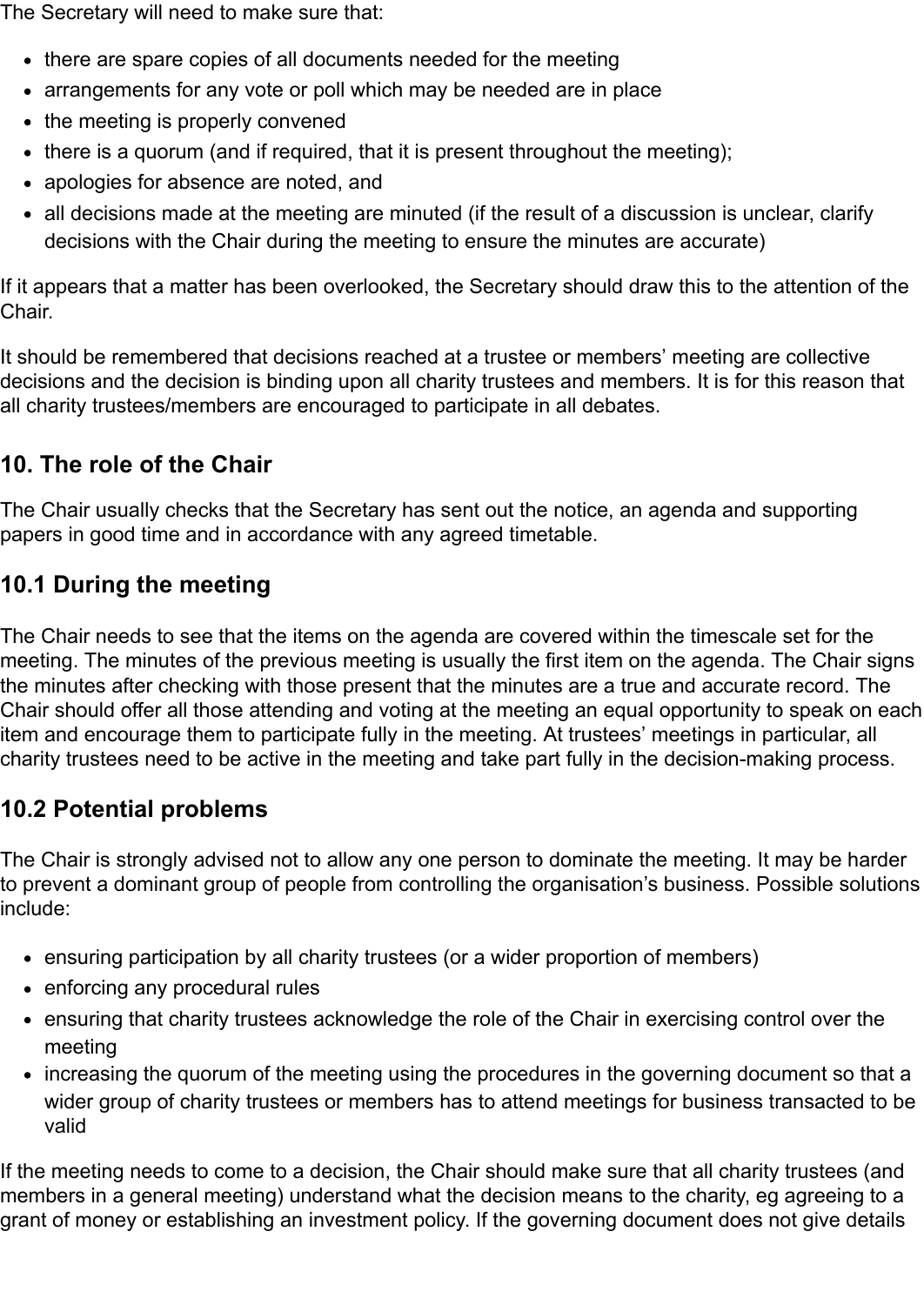about the number of votes required to pass resolutions at trustees' meetings, the legal position is that decisions are made by a simple majority of charity trustees or members voting, providing there is a quorum present.

At a general meeting the Chair should make it clear to members which decisions (if any) voted upon by the members are binding on the charity trustees. It may be that the voting is merely a recommendation to the charity trustees.

## **10.3 Adjournment of the meeting**

This may happen when either the meeting itself or part of the business of that meeting is postponed until another time or indefinitely. The length of time and notice of adjournment and reconvening of the meeting may be included in the governing document.

In any of the following circumstances the Chair (usually with the consent of those present) may adjourn the meeting.

#### **Where a quorum is required throughout the meeting and the meeting becomes inquorate**

This may occur if the meeting over runs and a number of members leave because of travel arrangements or, more controversially, a number of members may withdraw from the meeting in order to invalidate the proceedings. Decisions reached whilst the meeting was quorate remain valid.

#### **There is an event beyond the control of the organisation**

For example, the fire alarm may go off requiring evacuation from the building or area in which the meeting is being held.

- the meeting becomes so unruly either as to make the situation dangerous to those attending or so that to continue the business of the meeting becomes impossible
- if the meeting resolves to adjourn

This usually only occurs if there is insufficient information to make a decision.

Depending on the circumstances, and the provisions of the governing document, an adjournment may be:

- $\bullet$  to a later time in the same day
- for an indefinite period
- to a later date and the same place, or
- to a later date and another place

An adjournment is only a continuation of the meeting and the notice that was given for the first meeting holds good for it (unless the governing document of the charity provides otherwise). However, the commission recommend that, whenever possible, a fresh notice is sent to all those entitled to attend an adjourned meeting, particularly where the meeting is adjourned without a new date, time and venue for the adjourned meeting having been fixed before the adjournment.

The commission recommend that no new business should be introduced at an adjourned meeting unless notice of such new business is properly given.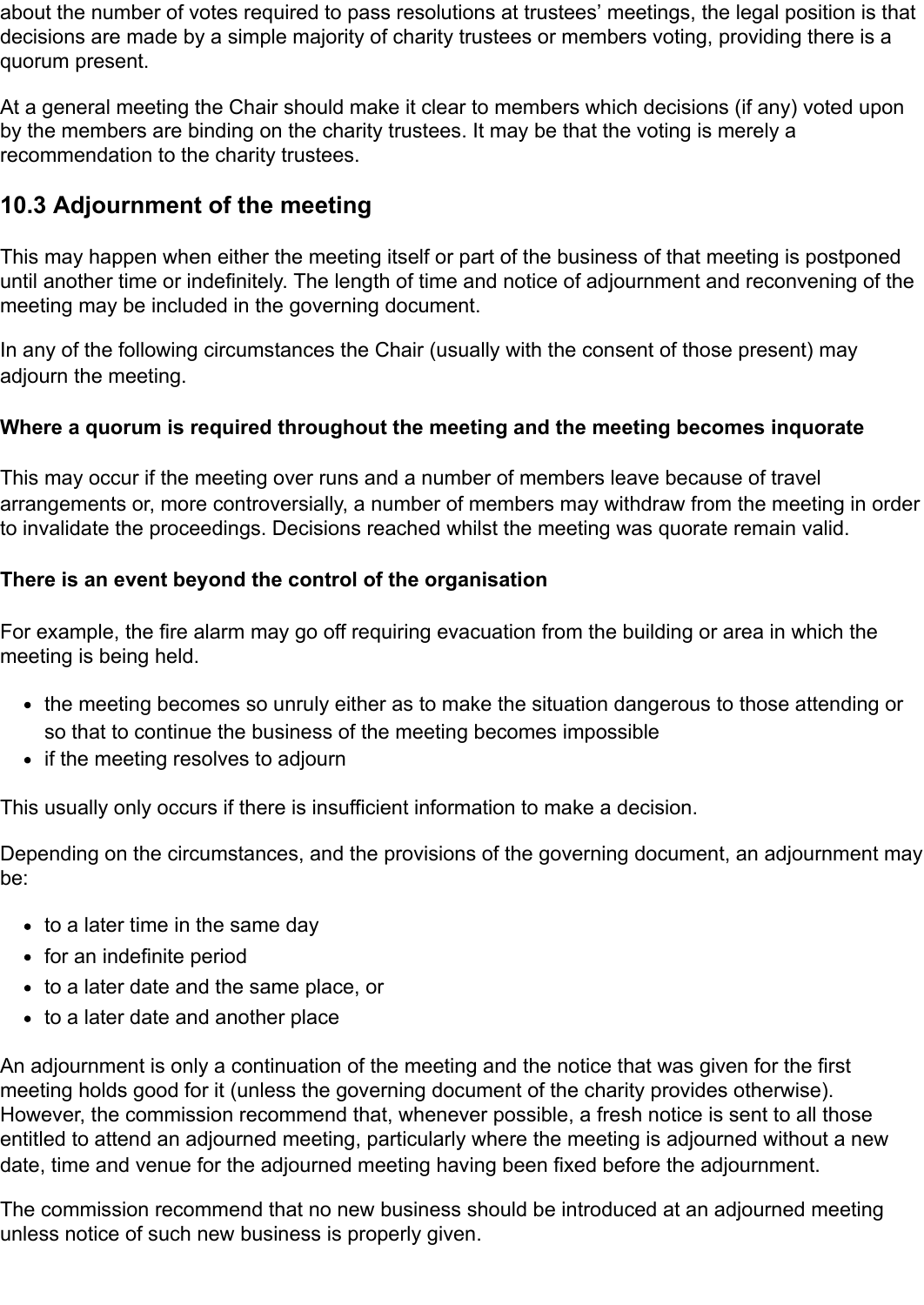It recommends that at the beginning of any re-convened meeting the minutes of the earlier meeting are recapped by the Chair to avoid any confusion or unnecessary duplication of debate.

## **11. Conflicts of interest**

It is good practice at the beginning of a meeting for every charity trustee to declare any private interest which he or she has in an item to be discussed, and certainly before any debate of the item itself. For example, one of the charity trustees may:

- own a building firm and the charity may be considering undertaking building work, or
- also be a trustee of another charity to whom a grant was being proposed

The directors of charitable companies have, under the Companies Act, certain duties to disclose to their fellow directors conflicts between their private interests and their duties as directors.

However, it should be noted that, unless the governing document of a charity provides to the contrary, the disclosure by a charity trustee to his fellow charity trustees of a private interest in a matter coming up for decision, will not by itself remove the possibility that the decision will subsequently be declared void, because of the conflict of interest. If the charity trustees are concerned about the risks of making decisions in circumstances where one or more of them has a conflict of interest and duty they should contact the commission for further advice.

The governing documents of some charities validate transactions in which one or more of the charity trustees has a conflict of interest and duty, often subject to conditions about declaring the private interest, not taking part in the discussion of, or voting upon, the matter in question and so on. But there are certain provisions of company law which, regardless of the terms of the company's articles of association, have the effect of requiring a resolution of the members, and the consent of the commission, to validate the transactions of a charitable company in which the directors have private interests.

## **12. Minutes**

The taking and keeping of minutes of some types of meeting can be required by either company law or the governing document of the charity. It is important to check whether any requirements about minute taking apply to your charity. Whatever may be the legal requirements, the commission recommend that accurate minutes are kept of all meetings. The minutes do not need to be a word-forword record, but need to record information that is important to the charity. It recommends that each set of minutes gives:

- $\bullet$  the name of the charity
- $\bullet$  the type of meeting
- the date and time the meeting was held
- apologies for absence, and
- the names of those present, including:
	- in what capacity they attended eg trustee, adviser, etc, and
	- for what items on the agenda

Ideally, the minutes of any meeting should be taken by someone not directly involved in the meeting, for example the secretary to the trustees rather than one of the trustees themselves. This is because it is usually difficult to take adequate notes and actively participate at the same time. However, sometimes the secretary will not be able to take the minutes, due to absence or some other reason.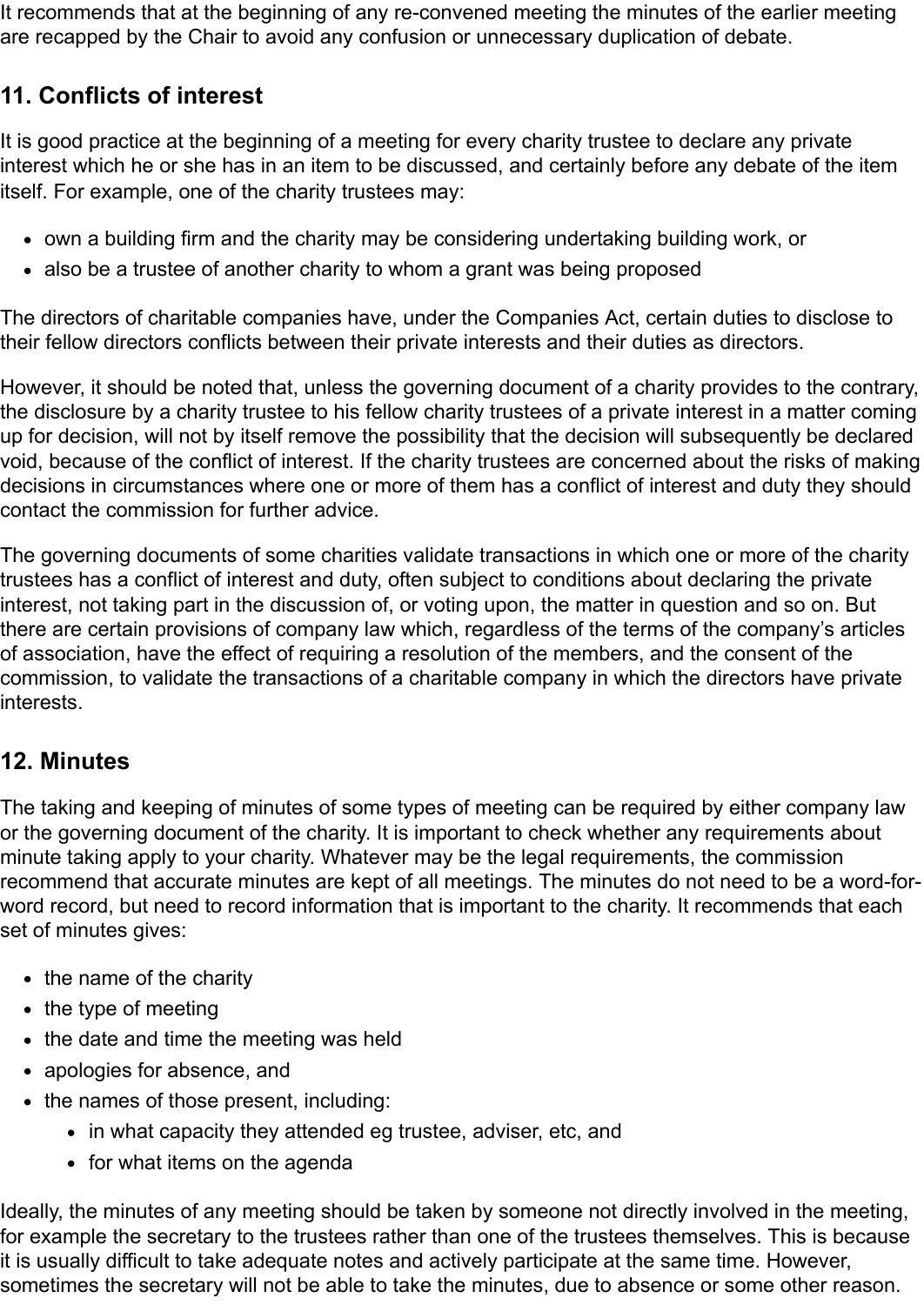Equally, many smaller charities do not have staff or willing volunteers to take on this task. Where one of the trustees is to take the minutes, this person should be clearly nominated before the meeting starts (in some cases one of the trustees will also have the role of honorary secretary, in which case the task should fall naturally to them). Where a trustee is taking the minutes that person should ensure that they are able also to contribute actively to any discussion.

It should be noted that the formal minutes, once approved and signed as an accurate record by the chairman, form the only legal record of the business of the meeting. Clearly trustees can take notes of meeting for their own purposes; these should not however be used as an afterthought to the official minutes. It is important that, if a trustee is unable to agree that the draft minutes are an accurate record of the meeting, then he or she should draw the matter to the attention of the chairman before they are approved and signed. It is for this reason that copies of the draft minutes should be sent to every trustee that attended the meeting to ensure they have the opportunity to comment. If after discussion the trustee is still unable to agree then his or her dissension should be formally noted and recorded as a postcript to the minutes before they are signed.

It is normal practice to record the name of the Chair.

The approval of, and any changes made to, minutes of a previous meeting must be recorded, together with matters arising from the previous minutes which are not dealt with as a separate item of business.

The minutes usually record:

- the precise wording of any resolution together with the name of the proposer and (optionally) the seconder of the motion,
- a summary of the discussion on each item of business,
- information upon which the decision was based,
- details of the decision, ie who voted and how and, in the event of an equality of votes, if the Chair used a casting vote,
- $\bullet$  the action required,
- the names of the people who are responsible for implementing the decision, and
- the date, time and venue of the next meeting

It is usual for the names of people attending a general meeting to be recorded by their signing a register at the door which is then attached to the minutes as a record of those present.

The commission advise that minutes are drafted as soon as possible after the meeting and circulated promptly. This is particularly important for the minutes of trustees' meetings in order to avoid delays in implementing decisions.

As the minutes are the charity's record of decisions it is important that they are accurate and stored properly. They may need to be used to support decisions approved at meetings and to show approval and adoption of the audited accounts. The minutes of all meetings, particularly trustees' meetings, need to be kept during the existence of the charity.

Retention of documents after dissolution will depend upon differing circumstances. There is no central body which keeps the records of dissolved charities. A local library or the County or other local Records Office may be willing to store them. The last Secretary to the charity trustees may keep them. The charity's solicitor or accountant might keep the records after dissolution, or another charity working in a similar field may agree to the safekeeping of the remaining documents. The accounting records of the charity must be retained for a minimum of six years unless the commission consent to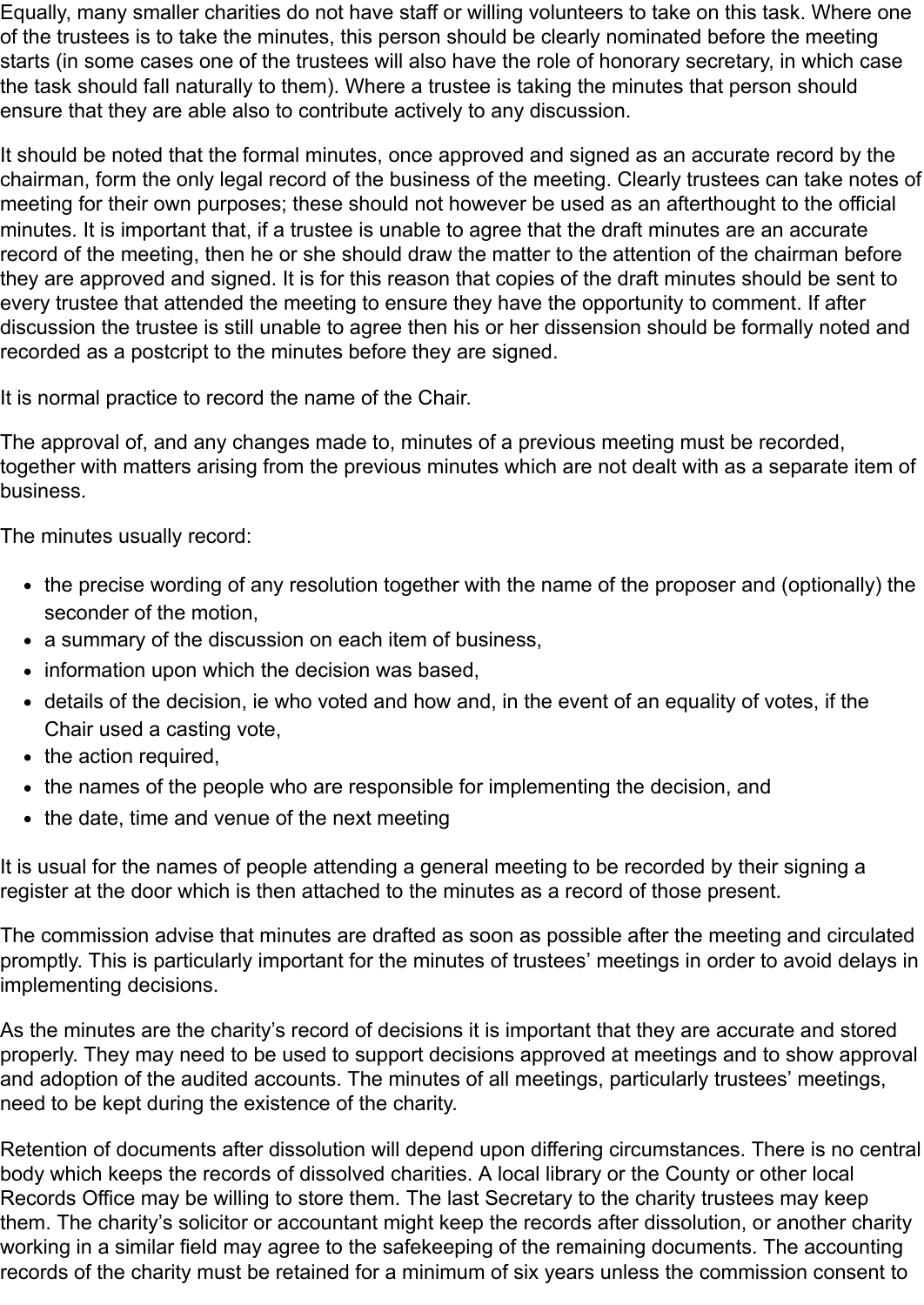their disposal (s.131 of the 2011 Act [\(http://www.legislation.gov.uk/ukpga/2011/25/contents\)](http://www.legislation.gov.uk/ukpga/2011/25/contents)); it recommends that other important records of the charity are retained for a similar period. Charitable companies will also have to comply with the relevant requirements of the Companies Act.

A minute book needs to be used to keep a copy of all the original minutes as signed by the Chair of the meeting. Minute books are usually bound volumes, or loose leaf, as established by the charity's tradition. The minutes and any supporting documentation should be numbered to ensure that any lost or missing pages can be identified. The Secretary or person responsible for minute taking is advised to keep the minute book in a safe and secure place. The commission recommend that if a loose-leaf format is used, the pages are consecutively numbered and individually signed by the Chair to aid in the identification of missing pages. The final copy of the minutes is the signed set of minutes held in the charity's minute book.

A charitable company is permitted to retain its statutory books on computer. Copies of minutes can be stored on a computer.

The minutes of trustees' meetings must be made available to all charity trustees and where necessary, to appropriate professional advisers (eg auditors). Minutes of trustees' meetings are not open documents and do not have to be made available for public inspection, unless the charity's governing document requires this. The minutes of a general meeting are usually made available to members (in the case of a charitable company they have to be) but do not have to be made available for public inspection unless the charity's governing document requires this.

## **13. Voting at meetings**

Governing documents rarely have details of voting procedures. More usually the charity trustees will have made supplementary rules and regulations to indicate the types of decisions that need to be decided by a vote.

Votes are often first taken on a show of hands, but, particularly in a large meeting, it may not be clear what the outcome actually is. Furthermore, this method gives no recognition to plural voting rights (which may be allowed under the governing document, eg corporate members may have 5 votes; individual members 1 vote). There is a common law right for anyone entitled to vote to demand a poll, and it can be expected that someone will exercise this right where it may be that the outcome of the vote on the show of hands is unrepresentative. A poll is a formal count of votes on a resolution, and would give recognition to plural voting rights where available. The right to demand a poll can normally be limited or excluded by provisions in the governing document of a charity, but not always in the case of a charitable company.

Care should be taken to ensure that the voting methods are appropriate to the meeting. The governing document will often state whether the Chair has a second/casting vote. At trustees' meetings only validly appointed charity trustees have a vote.

<span id="page-13-0"></span>The number of votes needed for different types of decisions may vary but is usually a simple majority. The governing document or legislation may provide alternative arrangements: for example, a resolution being made under the provisions of s.268 or s.281 of the 2011 Act must be passed by "a majority of not less than two-thirds of such charity trustees as vote on the resolution" (s.268(2) and s.281(3)).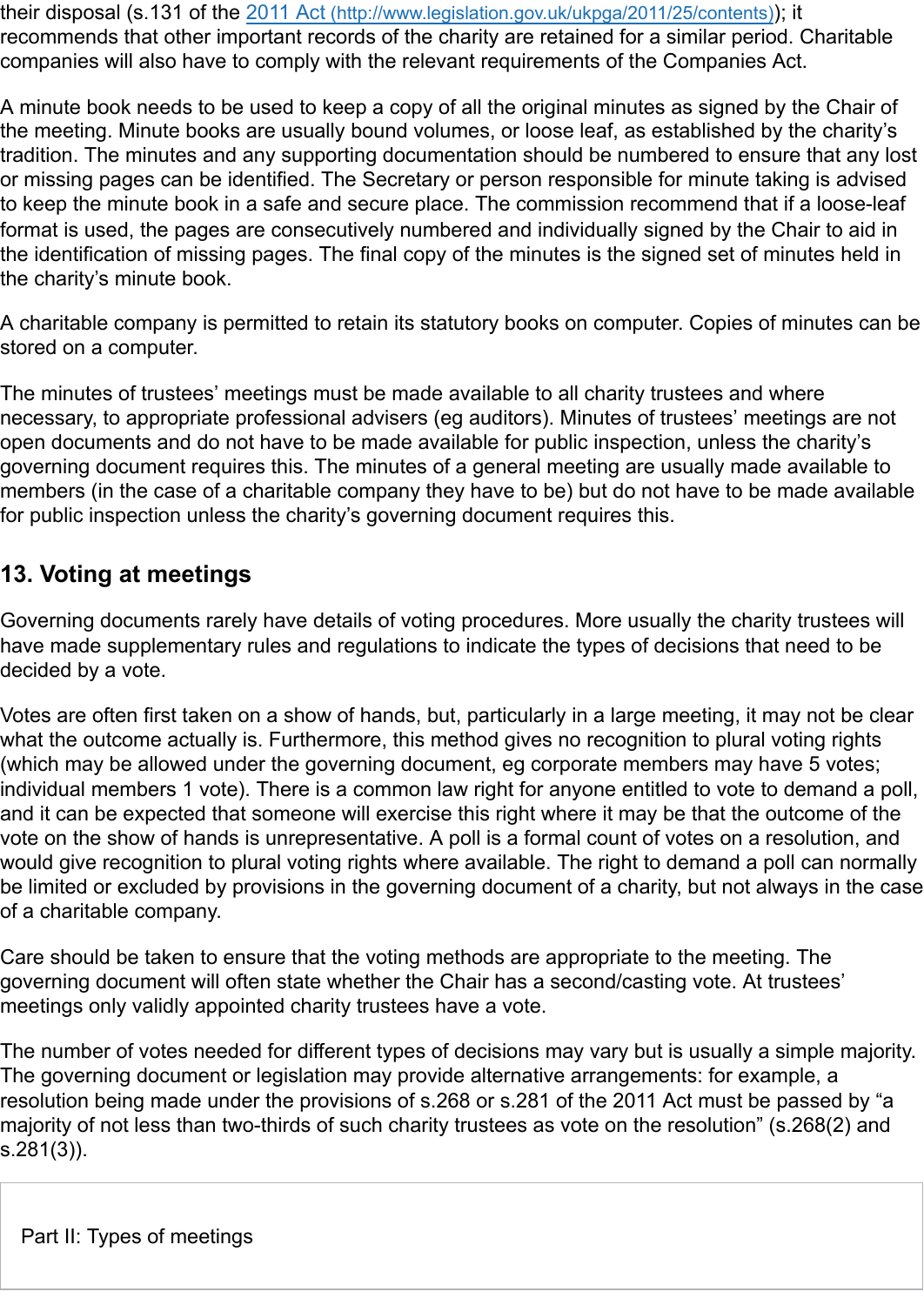Charities will usually have a number of different types of meetings: trustees' meetings, Annual General Meeting, EGMs/SGMs. Each of these will be dealt with in turn. Common factors relating to any type of meeting held by a charity are outlined in [Part I 'Meetings generally'](#page-5-0).

## **14. Trustees' meetings**

The main strategic decisions of charities are made at full trustees' meetings.

The governing document of the charity may specify the frequency of meetings and will usually detail the procedure for calling and running trustees' meetings. The frequency of trustees' meetings should reflect the needs of the individual organisation. For example a small grant-making trust may not have a complex administration and the charity trustees may need to meet less regularly than a service providing charity, such as a playgroup, where matters for discussion will arise on a regular and sometimes unexpected basis.

For effective management the commission recommend that:

- a minimum of 2 full trustees' meetings are held in any 12 month period, where the business of the charity has to be transacted at meetings, and
- a copy of the governing document is available at all meetings for reference purposes

## **14.1 Inviting non-trustees to trustees' meetings**

The charity trustees (deciding as a group) may wish to invite non-trustees to some of their meetings. No-one, apart from the charity trustees, can vote at trustees' meetings. Charity trustees cannot delegate their responsibilities in this area and cannot ask someone else to vote on their behalf. Examples of when a non-trustee may be invited to a trustees' meeting include:

- a trustee with a disability may need to be accompanied by a carer
- professional advisers may be invited to meetings to assist in the understanding of technical matters such as:
	- accounts
	- surveys or valuations of property, or
	- investment policy
- representatives from a funding body or partnership agency may wish to attend, or
- staff members may be required to report on activities to the charity trustees

The commission would expect non-trustees to be present only for relevant agenda items.

## **15. Annual General Meetings (AGMs)**

## **15.1 Do all charities need to have an AGM?**

No, not all charities have members or need to have an AGM. The governing document should be checked to see if an AGM is required. A charitable company is only required to hold an AGM where stipulated in its articles of association. If the governing document does not require an AGM, the charity trustees may wish to call one (perhaps calling it a users' meeting to avoid any confusion with a formal AGM).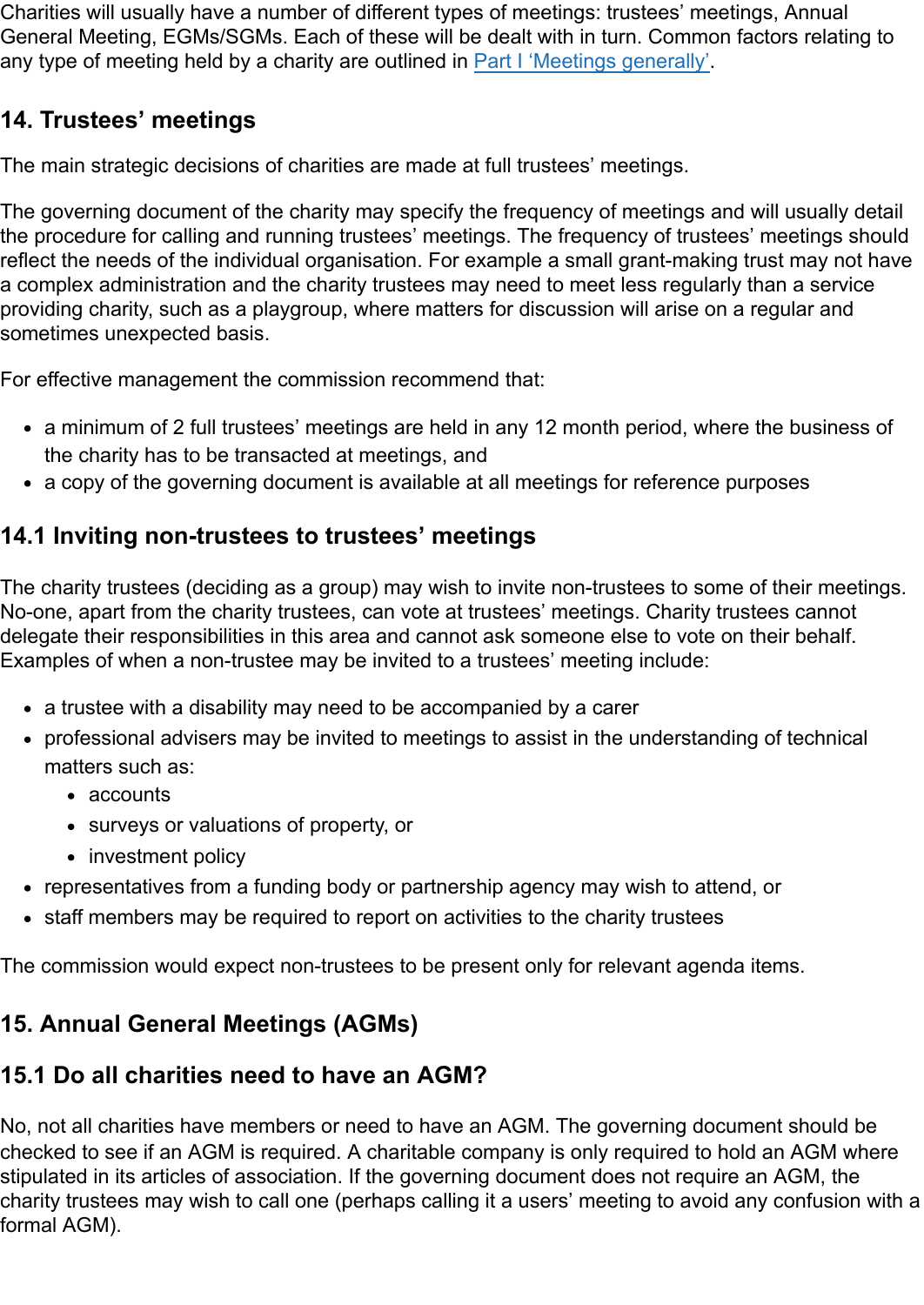Whether the charity is required to have an AGM or simply organises a users' meeting, the charity trustees are only bound to act on decisions taken by the members where the governing document directs that those matters have to be decided at such a meeting. It is important that charity trustees are clear about the status and purpose of the AGM and that this is clearly communicated to those attending.

## **15.2 What is the purpose of an AGM?**

The aim of the AGM is to provide the charity trustees and/or officers the opportunity to explain their management of the charity to the members. It also provides the members of the charity with an opportunity to ask questions before voting on business items on the agenda. A sample agenda may be found as part of the notice of AGM at [appendix 1](#page-18-0).

A charity's AGM is held once a year and members of the charity can attend and vote. The governing document will state when it must be held. This may be in a particular month or within a certain period after the end of the financial year.

The business that must be considered by the AGM will usually be specified in the governing document or by underlying legislation. However, the charity trustees can include any other additional items of business they feel appropriate.

## **15.3 Potential problems**

Although the majority of AGMs run smoothly, the commission recommend that, prior to the AGM, the charity trustees consider whether they need to establish procedures for dealing with disputes at the meeting. This could include:

- details of the point at which the meeting should be adjourned
- guidance to members on conduct required in relation to contentious issues, and
- how to fill vacant posts (for example, the circumstances in which it will be appropriate to accept nominations for officers or other committee members from the floor either in addition to, or in place of, nominations made in advance of the meeting)

## **15.4 Calling an AGM**

Unless the governing document states otherwise, the notice of the AGM will need to be sent to all the members of a charity and to any other people entitled to receive them. Some charities may be required to have an AGM or users' meeting but not have a membership (for example, a village hall charity). In these cases, the instructions in the governing document about advertising the meeting must be followed. The governing document may state the number of days notice that must be given for calling an AGM. If it does not, reasonable notice should be given.

The commission recommend that copies of the charity's annual report and accounts are either sent to each member, or made available at the venue prior to the start of the meeting (a company must send copies to all of its members). Anyone can by law request a copy of the accounts from the charity at any time. The charity is entitled to charge a reasonable fee for this.

The governing document may specify the information to be contained in the notice calling an AGM and company law imposes certain requirements in this respect. In all cases the commission recommend, as a minimum, that the notice calling the AGM sets out:

 $\bullet$  the date and time of the meeting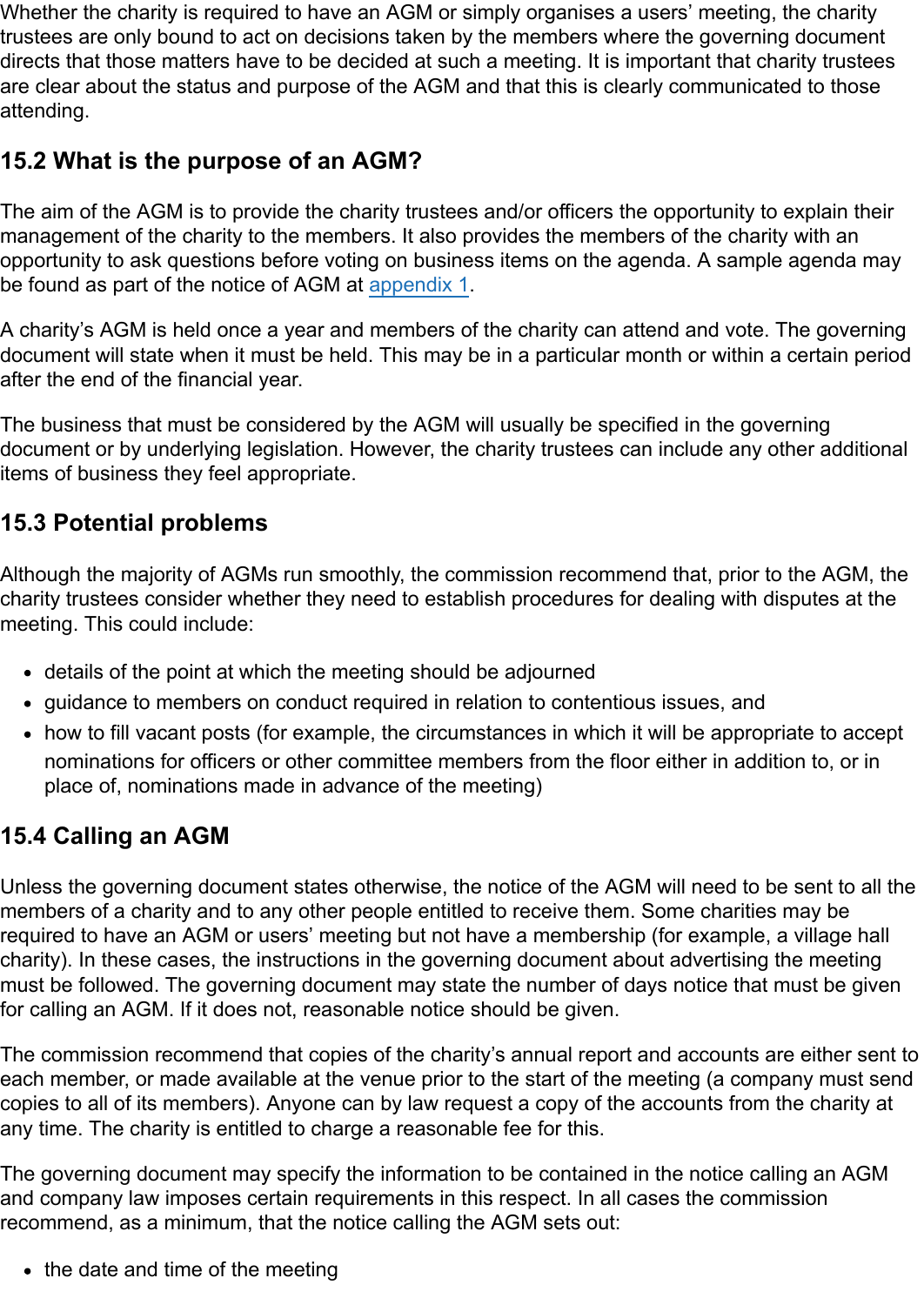- $\bullet$  the venue
- the details of the business to be considered (which will probably be mandatory items at this stage as members resolutions may not have been received)
- an invitation to propose resolutions, and
- if appropriate, requests for nominations (or the names of proposed nominees) for officers to be elected

An example of the notice for an AGM for an unincorporated association is set out as [Appendix 1.](#page-18-0)

The charity trustees may wish to include additional information such as how to vote, how to get to the venue, how to make resolutions and when these should be sent to the charity. It is important that the charity makes it clear to members how to get an item onto the agenda for a general meeting.

In order to make sure that all members receive the information, the commission advise charities to maintain an accurate and up to date list of members.

Charities with a website may, in addition, wish to put a copy of the notice on their site.

When arranging the AGM the commission recommend that charity trustees:

- send out the notice of the AGM together with the relevant documents at least 21 clear days in advance of the meeting; in order to achieve this the notice should be sent out at least 20 working days beforehand
- satisfy themselves that the place where the AGM is held is easily accessible for all members
- establish what facilities should be provided to allow for full participation by all those attending (eg a creche or special facilities for people with disabilities)
- check that the notice and any proposed resolutions are drafted in plain language. This will ensure that there are no misunderstandings over any matters being proposed. If you have a multi-lingual membership, you may need to draft the notices and proposed resolutions in the appropriate language(s)
- give the full names (whenever possible) of the officers or charity trustees that are standing for election (or re-election), in the notice of the AGM. A brief description of the person seeking election should also be enclosed. This may cover their relevant expertise, the dates they were first appointed to the trustee body and so on. The commission recommend that, to create a clearer record and promote the independence of each trustee, the election/re-election of each trustee is the subject of a separate resolution.

## **15.5 Who can attend an AGM?**

The governing document will usually state who can attend and vote at an AGM. For a charity with a membership there may be different voting rights for different types of members. The commission advise charities to maintain an accurate and up to date list of members. It can lead to criticism from the membership or challenges to decisions taken if any current members are not invited to the AGM due to incompetent record keeping. It may even lead to the organisation having to call an EGM or SGM to rectify the situation.

Even if members have been contacted individually, the commission recommend that the charity trustees consider if wider publicity is appropriate. For example, placing an advertisement in a local or national newspaper, or displaying a copy of the notice on a local notice board or in the local library or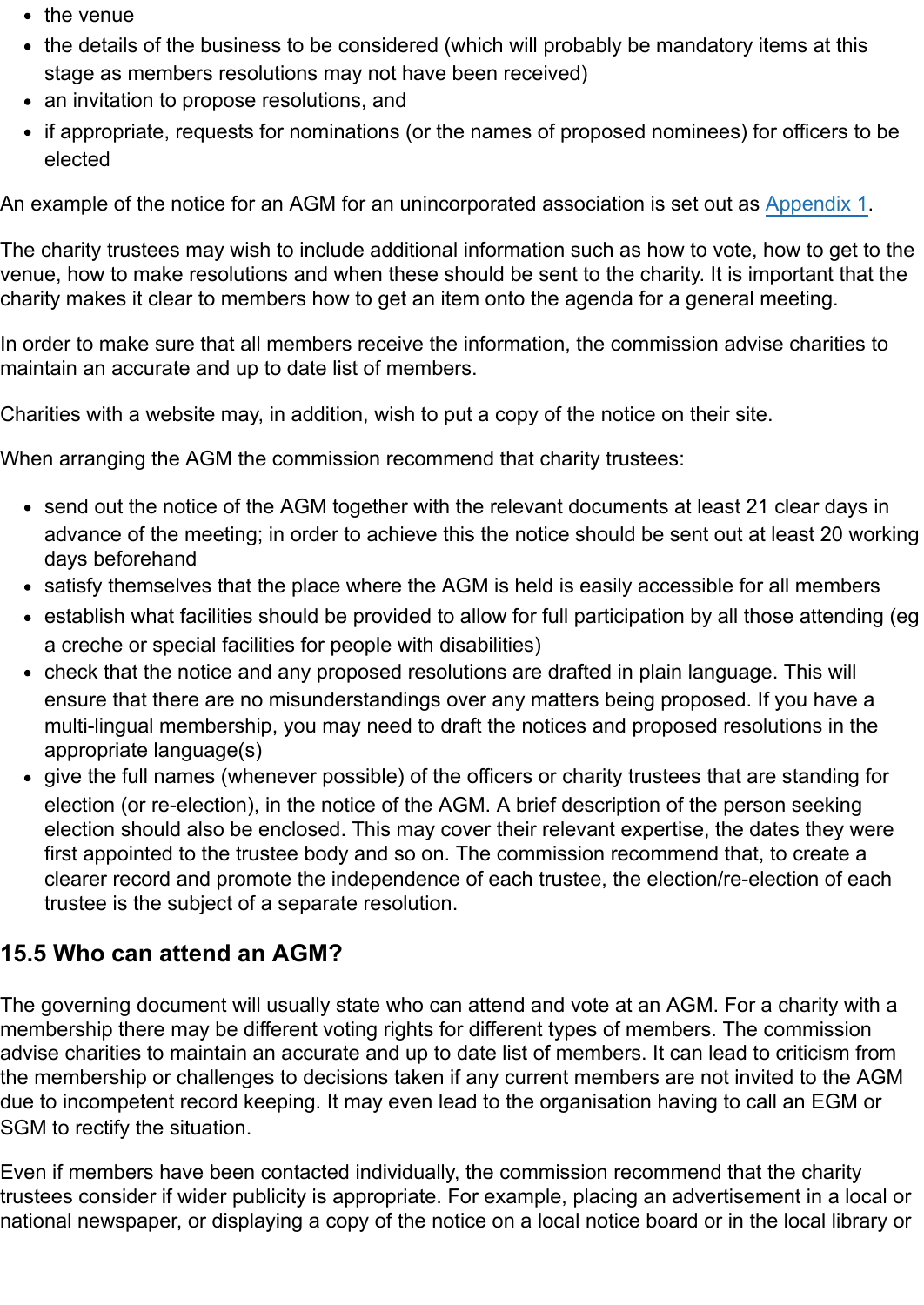shop. Extra publicity not only helps to ensure that members are aware of the meeting, but may encourage interest from the public or potential donors. Where there is no formal membership, general publicity is very important if the charity wishes to maximise attendance at the meeting.

The charity trustees may wish to invite professional advisers such as the company's accountants or solicitors to the AGM. Unless they are also members they will not be able to vote at meetings. Some members may have carers who need to attend with them: again, if the carer is not a member, they cannot vote.

## **15.6 During the AGM**

To help the AGM run smoothly the commission recommend that charity trustees adopt the following points of good practice:

- all charity trustees and members of senior management attend the AGM
- charity trustees are seated facing the members
- the Chair does not propose his or her own (re)election
- any individual charity trustee does not propose, second or advocate a resolution in which she or he has an interest
- the Chair allows sufficient time for members' questions during the meeting
- the Chair explains the effect and purpose of each proposed resolution before putting it to a vote and whether the decision of the AGM is binding on the charity trustees
- members who have put forward proposed resolutions are entitled to draft and have circulated with the notice of the meeting an explanation of their resolution (subject to it being a reasonable length) and any other supporting documents, and
- the Chair allows an opportunity for the proposer of any resolution to address the meeting

### **15.7 Minutes**

The commission recommend that charities make the minutes of the AGM available to the public on request: they may charge a reasonable fee to cover the cost of making them available.

## **16. Extraordinary and Special General Meetings (EGMs and SGMs)**

EGMs and SGMs are held for the consideration of non-recurring business that requires approval by the members between AGMs. Whilst these will often be called by the charity trustees to transact business such as alterations to its governing document they may also be requested by members. SGM is an equivalent term sometimes used by unincorporated associations.

Members can ask the charity trustees to call an EGM if they feel that the charity trustees are not fulfilling the charity's aims and objectives, or where they feel the charity is not being administered effectively. The members can use an EGM to seek explanations from the charity trustees for a course of action, or encourage fuller discussion on an issue. The governing document will usually set out the number of full members required to request an EGM, and how this should be done. If the request is properly made, the charity trustees cannot refuse (if they do, the members can usually call the meeting themselves).

For a charitable company', company law provides that a general meeting can be requested by 5% of those entitled to vote at such a meeting. If the directors fail to call a properly requested meeting, the members have a statutory right to call the meeting themselves.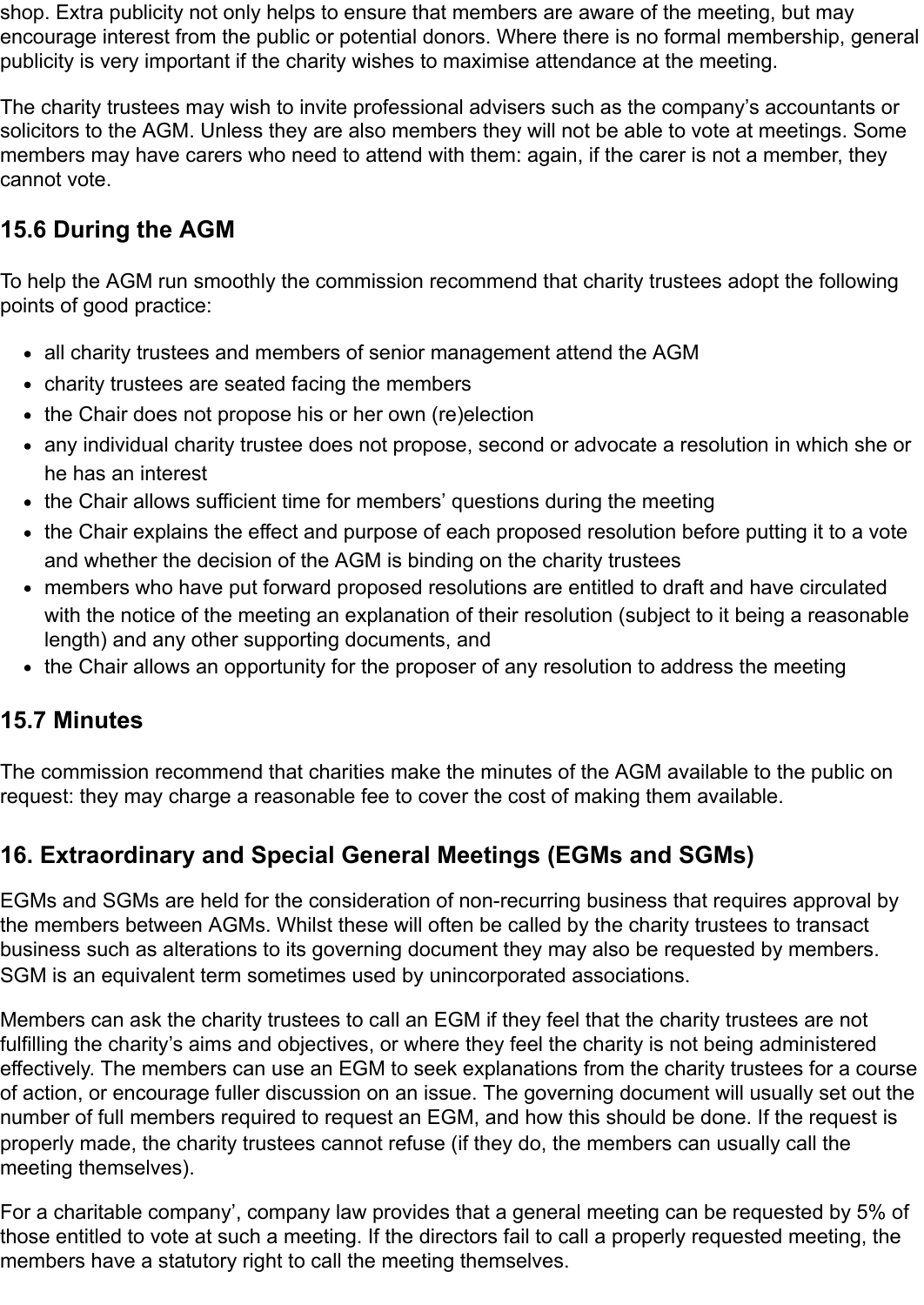If the governing document allows for an EGM it should state how this can be called or requested. If not, this information may be contained in standing orders or other rules.

## **16.1 Who can attend an EGM?**

The same people who are allowed to attend an AGM are usually entitled to attend an EGM. The governing document should be checked for any differences.

The ability to call EGMs underlines the importance of keeping up-to-date membership records as a meeting can be called at any time.

## **16.2 During the EGM**

The business of the EGM will be detailed in the notice. Examples of items to be dealt with at an EGM include:

- alteration of the governing document
- winding up the charity
- merging the charity with another or others, and
- discussion of an issue brought by members

<span id="page-18-0"></span>During the meeting, similar issues of good practice apply as they do to AGMs.

#### **Appendix 1: Specimen notice for an Annual General Meeting for an unincorporated association**

Note: If you use this example, please remember to insert details about your charity and meeting in the square brackets [].

[Name of Charity]

Notice of Meeting

NOTICE IS HEREBY GIVEN that the [15th] Annual General Meeting of [Name of Charity] will be held at [insert full address details] at [insert time and date] to transact the following business.

AGENDA [delete as required]

1. Minutes of the previous meeting

To be agreed and matters arising.

1. Reports and accounts

To receive and consider the accounts for the year ended [date] and the reports of the charity trustees and auditors.

1. Auditors

To appoint Messrs Search and Checkit as the auditors.

1. Auditors' remuneration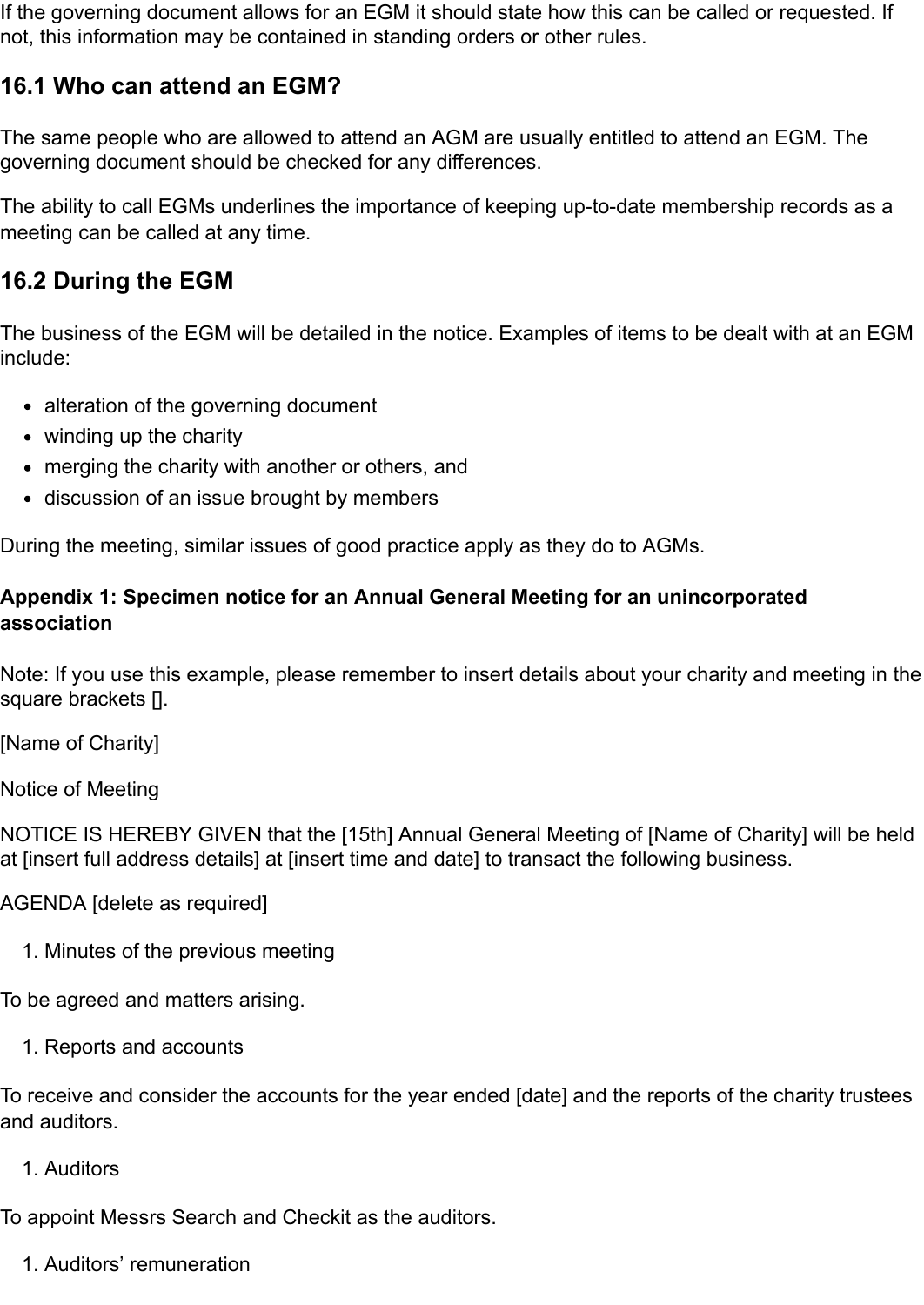To authorise the charity trustees to set the level of the auditors' fees.

1. Appointment of charity trustees

Please see the attached election addresses for further information about each candidate.

To re-appoint [insert name] for a second period of [insert number] years.

To re-appoint [insert name] for a second period of [insert number] years.

To appoint [insert name] as a replacement for [insert name] who retires after [insert number] years service.

To confirm the appointment of [insert name] who joined the Board on the [insert date] to replace [insert name].

[Nominations are required for the following officers [insert details] and must be received by [date].]

[Nominations for the position of Trustee must be received by [date].]

[NB details of how to make a nomination are available from the Secretary.]

1. Alteration to the Constitution

To consider and vote upon the following resolution.

That clause [insert details] of the [details of governing document] be amended to read [insert text of resolution].

1. Members proposed resolutions

Details will be given once proposed resolutions are received. Proposed resolutions should be sent to the Secretary by [noon] [14 days prior to the date of the meeting]. A revised agenda will be issued by [7 days prior to the meeting].

1. Any other business

To deal with any matters raised at the meeting.

By order of the Board of charity trustees

[insert name]

**Secretary** 

<span id="page-19-0"></span>[insert date of notice]

## **Appendix 2: Venue checklist**

- 1. Is the proposed venue large enough to accommodate the number of people who are entitled or expected to attend?
- 2. Is the venue accessible by road and public transport?
- 3. Is adequate car parking available (at a reasonable cost)?